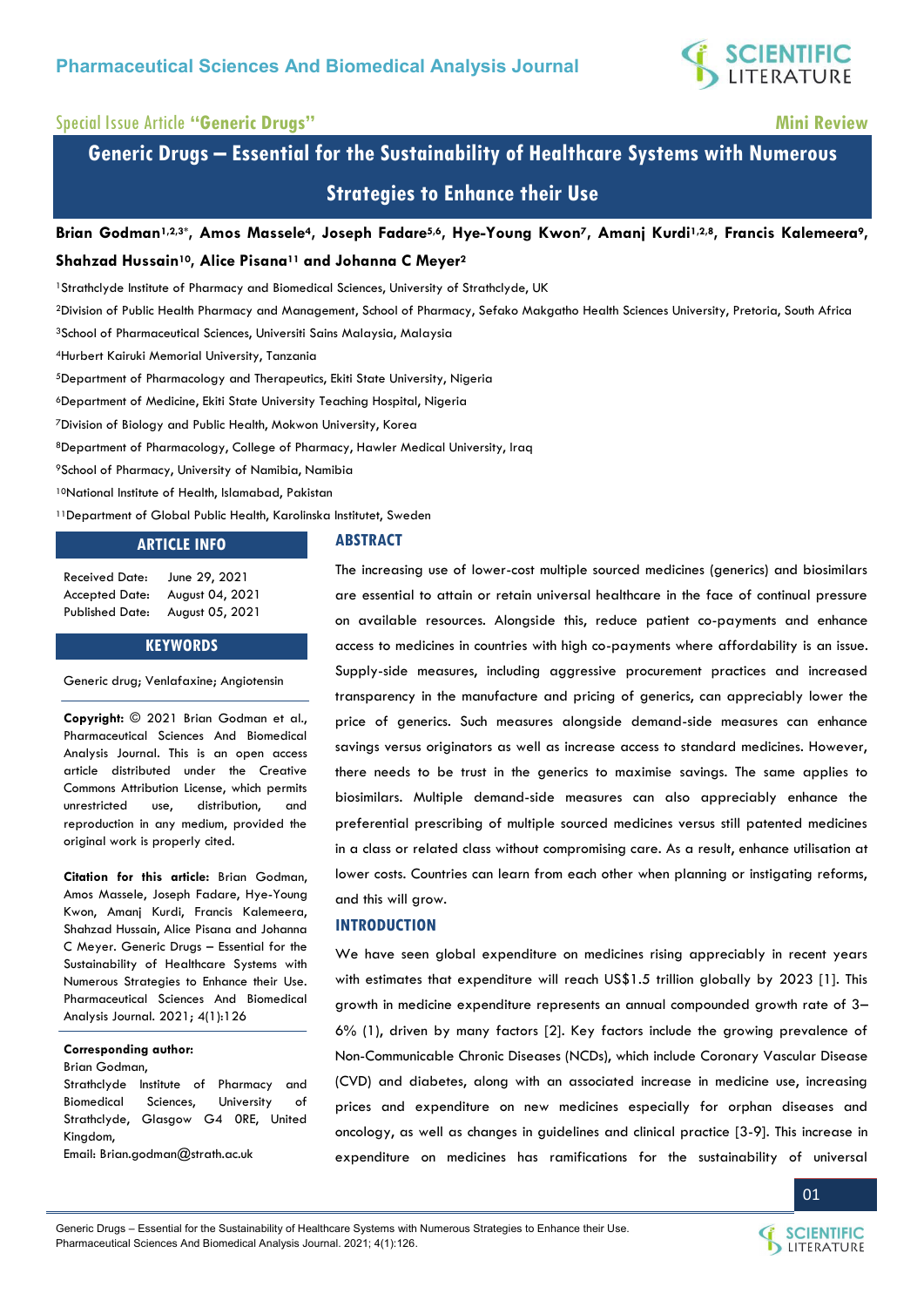## **SCIENTIFIC**<br>LITERATURE

healthcare in high-income countries, which have resulted in calls for new approaches to the pricing of new medicines [7,8,10,11]. Alongside this, concerns with the management of diseases among Lower- and Middle-Income Countries (LMICs) where expenditure on medicines can be as high as 60% of total healthcare expenditure [12,13]. In certain disease areas such as diabetes and associated complications, expenditure on medicines can be as high 90% of total costs [9,14,15]. An appreciable proportion of expenditure on medicines will be out-of-pocket in many of these countries with potentially catastrophic consequences on families when members become ill [12,16-18]. Consequently, the medicines' budget must be carefully managed with initiatives introduced to achieve sustainable development goals especially for NCDs [2,19,20].

One of the key initiatives to make savings available to fund increased volumes of medicines, enhance the affordability of medicines to patients, as well as fund new premium priced medicines to address unmet need, is through increased prescribing of multiple sourced medicines (generics) and biosimilars [4,21-25]. This includes encouraging the preferential prescribing of multiple sourced medicines versus originators as well as against still patented medicines in the class or related class without compromising care [4]. Numerous publications have demonstrated similar effectiveness and safety between originator and generic medicines provided bioequivalence has been demonstrated [26-32]. Consequently, patient care should not be compromised. However, there can be concerns where there are no strict regulations or enforcement surrounding the quality of generics within a country impacting on both physician and patient acceptance of generics, which is a major challenge in LMICs [33-36]. This needs to be addressed to enhance their use including strengthening healthcare systems [37].

Initiatives to enhance the prescribing and dispensing of generic medicines versus originators include voluntary or compulsory International Non-Proprietary Name (INN) prescribing coupled with education of key stakeholder groups, compulsory substitution, and/ or incentives to pharmacists to increase substitution [4,25,38,39]. This is apart from an agreed limited number of clinical situations where INN prescribing or compulsory substitution may cause concern. Disease areas and medicines of concern include long-acting calcium channel blockers and certain medicines for patients with epilepsy [40-

43]. There have also been concerns with switching between originator and generic medicines in patients prescribed immunosuppressants following transplantation; however, this now appears to be less of an issue [44].

High voluntary INN prescribing rates in the United Kingdom, which can be up to 99% or more of prescription items dispensed in non-controversial clinical situations, are achieved by education and clinical practice starting in medical schools and continuing post-qualification via electronic reminders and other approaches [45-47]. High utilisation of generics in Sweden versus originators have been achieved by physician and patient acceptance of the regulations surrounding compulsory generic substitution apart from the limited number of disease areas or molecules where the Swedish Medicines Agency has concerns. In addition, patients having to cover the additional costs themselves if they still prefer an originator versus a generic [40,48]. This is reflected for instance by generic losartan and generic venlafaxine accounting for 97% to 99.6% of total losartan and venlafaxine respectively soon after their availability [49,50].

One potential advantage of INN prescribing is that possible confusion with different product names in the case of different names for each branded generic and the originator can be addressed by just having the INN name on packages of generic medicines. This is the situation in the United Kingdom, which is different to a number of European and other countries [2]. Different names on the packages of the same medicine can cause confusion among patients especially if different named medicines are being dispensed each time as a result of procurement and other practices [2]. The resultant confusion can potentially result in over- or under-dosing unless the dispensing pharmacist and/ or prescribing physician spends time with patients re-assuring them that the medicines are the same [51- 53]. As mentioned though, there can be concerns with the quality of generics among LMICs challenging routine INN prescribing [33,34,54,55]. The World Health Organisation (WHO) pre-qualification scheme is one avenue for ensuring the quality of generic medicines among LMICs [56]. This scheme has been successful in helping to promote access to artemisin-based antimalarial therapies in many countries; however, there are still issues with the quality of multiple sourced medicines including among African countries because of issues with the



SCIENTIFIC **SCIENTIFIC**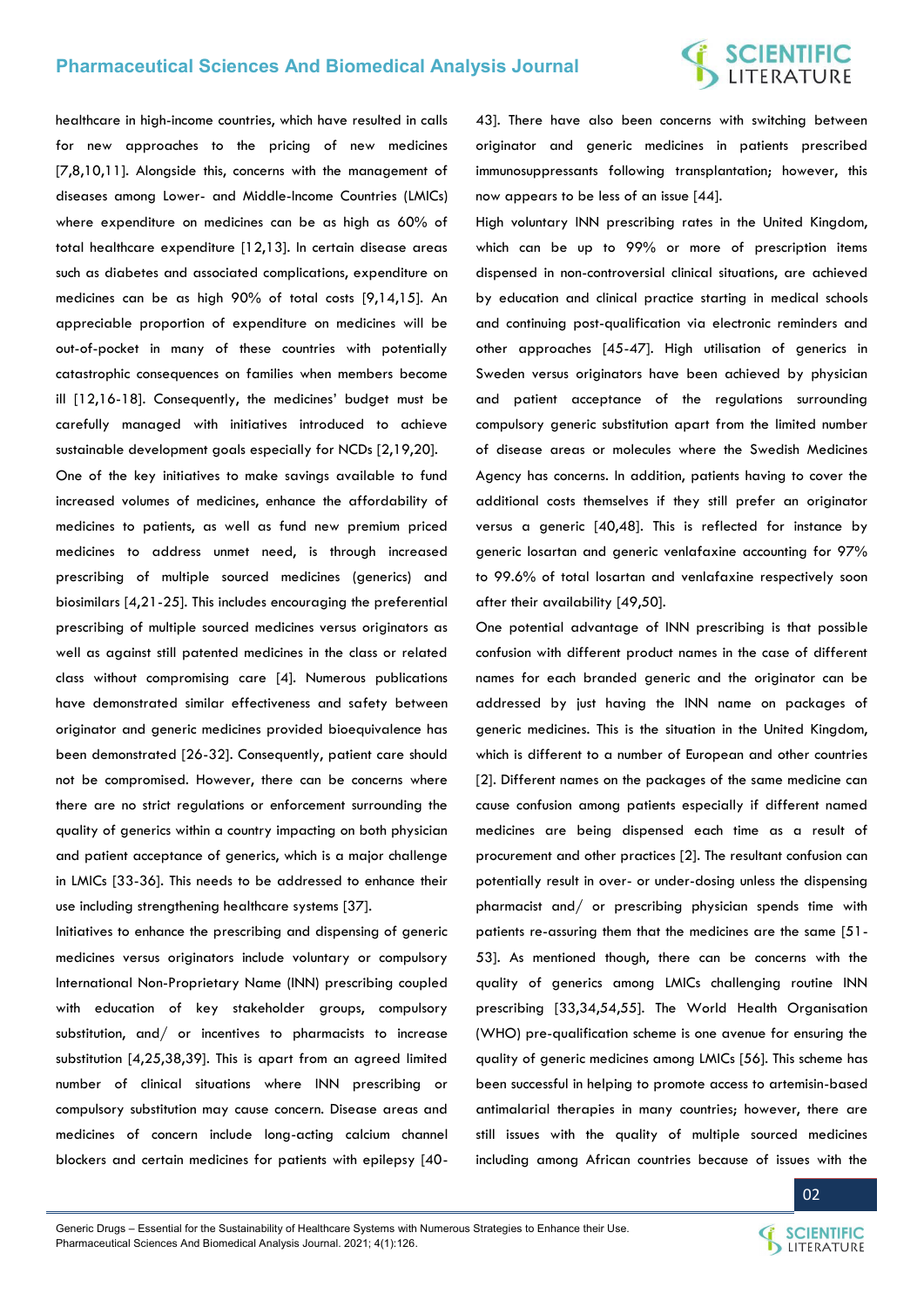# **SCIENTIFIC**<br>LITERATURE

regulatory and market environment in some of these countries [57]. The Lomé initiative that has recently been launched in Africa to address falsified and substandard medicines is a major step forward to enhance patient and physician trust in generic medicines where there are concerns, building on earlier WHO initiatives [58-60]. We will continue to monitor these initiatives in view of their importance for patients.

There can be situations where companies try and influence the prescribing of generics as seen when Sanofi in France had concerns with generic clopidogrel [61,62]. Eventually though the Company were fined by the French health authorities for the level of misinformation [62]. We have also seen Companies threatening physicians with legal action in the UK if they prescribe medicines by their INN name rather than brand name for still patented indications [63]. However, this does not appear to be the case for generic cancer medicines in the UK, which is welcomed given ever increasing expenditures on oncology medicines [64].

The instigation of supply-side measures among countries has resulted in prices for generics becoming as low as 2% to 4% of pre-patent loss prices, which include medicines for NCDs and oncology [64,65]. Measures include regular procurement auctions in the Netherlands, compulsory generic substitution coupled with regular auctions in Sweden as well as increasing transparency in the manufacture and pricing of generics in the United Kingdom [45,47,49,66]. Increased transparency in the pricing of generics helped to reduce their costs by alleviating practices whereby generic companies sought to keep prices high and offer discounts to pharmacists to preferentially dispense their generics, which have been common in some countries despite legislation [47,67]. However, there are concerns that if the price of generics becomes too low, this will make their manufacture unprofitable. As a result, leading potentially to shortages; alternatively, other manufacturers becoming the new license holders appreciably increasing their price [64,68,69]. Low prices for generics are though not universal. Prices of generics typically depend on the regulations within a country [64]. As a result, there can be appreciable differences in the prices of generics among countries as seen in the case of prices for oral multiple sourced oncology medicines across Europe, with generally population sizes having limited impact on reimbursed prices despite earlier concerns [64,70].

We have seen situations where initiatives among countries to increase the prescribing and dispensing of generics have not achieved the desired result. Whilst the health authorities in Abu Dhabi sought to conserve resources by introducing compulsory INN prescribing, there were no simultaneous measures to encourage pharmacists to preferentially dispense the cheapest multiple sourced medicine. Alongside this, the authorities did not instigate any demand-side measures to encourage physicians to preferentially prescribe multiple sourced products first line as opposed to patented medicines in a class when care is not compromised. As a result, the desired savings were not achieved exacerbated by the manufacturers of patented medicines encouraging their preferential prescribing by questioning the quality of generics [71]. In South Korea, the Government introduced policies to try and increase pricing competition among generics and originators to increase savings from generic availability. However, the ratio of originator to generic prescribing actually increased without any concomitant demand-side measures to encourage physicians to preferentially prescribe multiple-sourced medicines [72]. Consequently, well thought out and complimentary measures are typically more likely to achieve desired outcomes than complex disparate measures [72,73].

We have also seen that multiple demand-side measures are typically needed to encourage the preferential prescribing of multiple-sourced medicines in a class or related class versus patent-protected medicines. Multiple demand-side measures in Sweden, which included physician education, prescribing targets and financial incentives, encouraged the preferential prescribing of generic omeprazole and generic simvastatin versus patented medicines in their classes when these first became available. These multiple demand-side measures, coupled with aggressive measures to lower the prices of generics in Sweden [74,75], produced considerable savings when compared with Ireland with more its limited demand-side measures [75,76]. In both countries, there was an appreciable increase in the prescribing of statins and Proton Pump Inhibitors (PPIs), with the increase in statin prescribing driven by increasing rates of coronary vascular disease and a greater understanding of their patient benefits [77,78]. However, expenditure for PPIs and statins was over ten times higher in Ireland in 2007 when adjusted for population size [75].

03

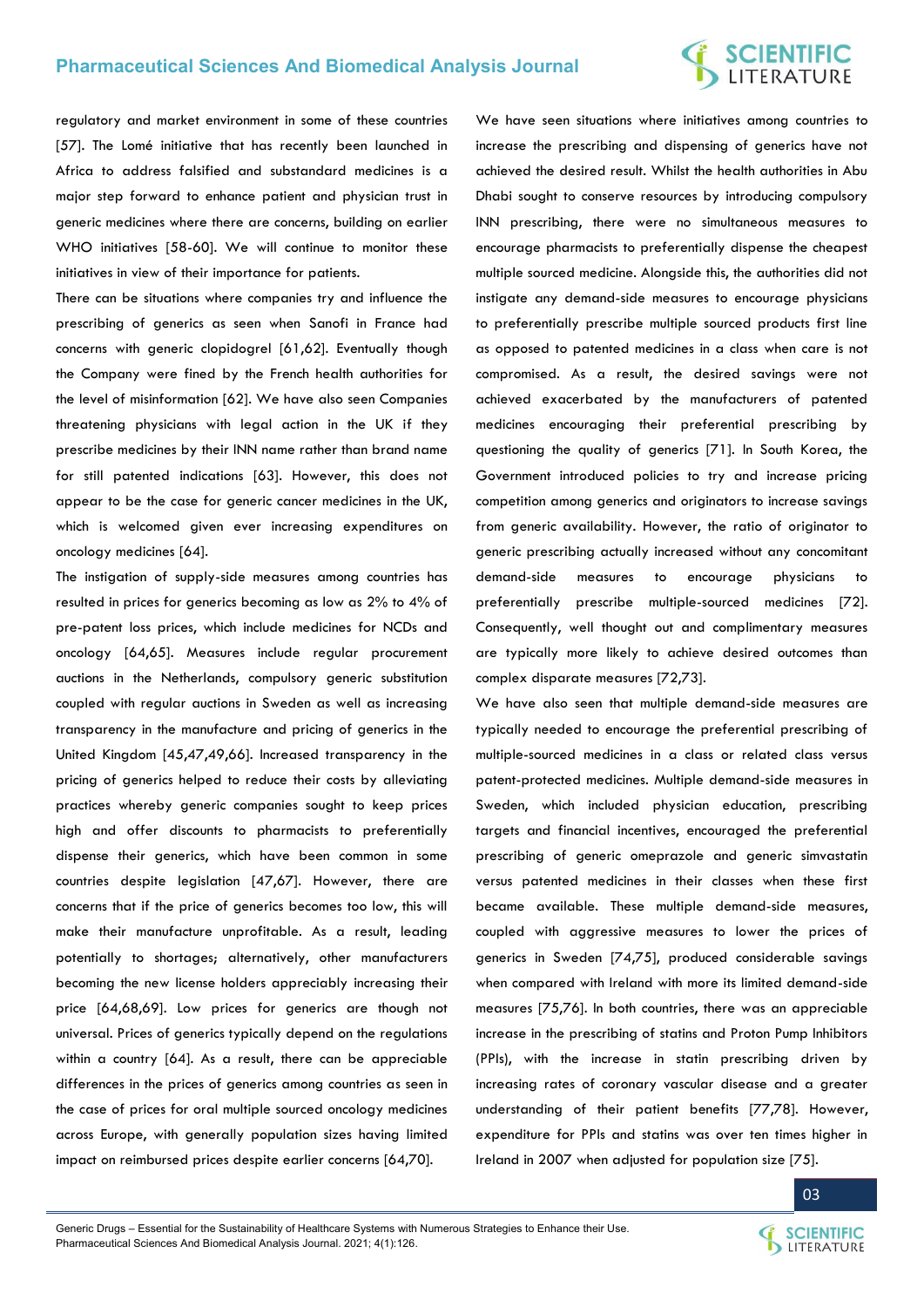### **SCIENTIFIC**<br>LITERATURE

Low prices for generics in Scotland, coupled with multiple demand-side measures to preferentially prescribe multiple sourced medicines, have also resulted in appreciable savings alongside improvements in the quality of care [46,79]. In the case of lipid-lowering therapies, this meant initiatives to increase the dose of statins prescribed as more data became available demonstrating improved outcomes at higher doses [46,77]. These multiple measures resulted in a 50% reduction in expenditure on lipid-lowering therapies in Scotland between 2001 and 2015 despite a 412% increase in their utilization [46]. Similarly, total expenditure on PPIs fell by 66.7% in 2017 compared with 2001 despite a 3.06-fold increase in their utilization [79].

We have seen a similar situation regarding the impact of initiatives to encourage the preferential prescribing of generic Angiotensin Converting Enzyme Inhibitors (ACEIs) versus patented Angiotensin Receptor Blockers (ARBs) without compromising care. The instigation of prescribing restrictions for ARBs in Austria and Croatia, as well as multiple measures in Scotland to encourage the preferential prescribing of ACEIs including again physician education, prescribing targets and financial incentives, appreciably limited the prescribing of ARBs in these countries compared with Portugal with its limited demand-side measures [45,80]. As a result, expenditure on renin-angiotensin inhibitors was 2.4 times greater in Portugal in 2007 when adjusted for population size versus Scotland despite similar increases in utilisation of these medicines between 2001 and 2007 [45,80]. Of note was that the greater follow-up of prescribing restrictions by the authorities in Croatia versus Austria among GPs, which included access to patients' histories with the potential fines for physicians if abuse was suspected, resulted in more limited prescribing of ARBs in Croatia [45,80]. Encouragingly, the multiple demand-side measures introduced in Scotland appeared to be as effective with limiting ARB prescribing compared with the prescribing restrictions in Austria and Croatia [45]. This is important for countries that are unable to introduce prescribing restrictions as a potential demand-side measure to enhance the preferential prescribing of multiple sourced medicines versus patented medicines [2].

There was again appreciably variation among European countries regarding the extent of demand-side measures

introduced to enhance the prescribing of losartan as the first ARB to lose its patent without compromising care [81]. The removal of patented ARBs from the reimbursement list in Denmark had the greatest impact, with the utilisation of losartan rapidly reaching 92.3% of total ARBs [82]. Multiple demand-side measures in Sweden including education, prescribing targets, switching and financial incentives, resulted in losartan rapidly reaching 37.6% of total losartan utilisation [50]. Lifting prescribing restrictions for losartan but not for other patented ARBs resulted in its increased prescribing in Austria and Belgium following generic availability; however, the extent of the increase was more limited compared with the multiple demand-side measures in Sweden and the delisting of patented ARBs in Denmark [81,83,84].

No specific demand-side measures were introduced in Scotland to enhance the prescribing of losartan first line versus still patented ARBs since the authorities believed other quality targets were more important and they did not want to overload physicians which resulted in little change in physician prescribing habits post generic losartan [85]. Alongside this, losartan was already the most prescribed ARB in Scotland and there was a belief that there could be mixed messaging away from just encouraging the preferential prescribing of ACEIs first line, which had been very successful in Scotland [45,85]. However, one regional primary care group in England instigated multiple measures to enhance the prescribing of losartan versus patented ARBs to necessarily save costs without compromising care [52]. Losartan rapidly accounted for 65% of all ARBs dispensed, up from 24% pre the initiatives, with total ARB expenditure 59% below pre-study levels [52]. Overall, annual net savings in this primary care group were estimated at over eight-times the cost of implementing these multiple measures [52] providing direction to others. These various studies demonstrate that multiple measures are typically needed to successfully change prescribing habits [4]. Without such measures, which typically means passive activities among health authorities, there can be limited change in prescribing habits as seen with losartan prescribing in Scotland [85]. We also saw this with limited impact of additional quality targets for the prescribing of ACEIs over ARBs in the UK with no appreciable broadcasting of these increased targets nor additional financial incentives [86].



04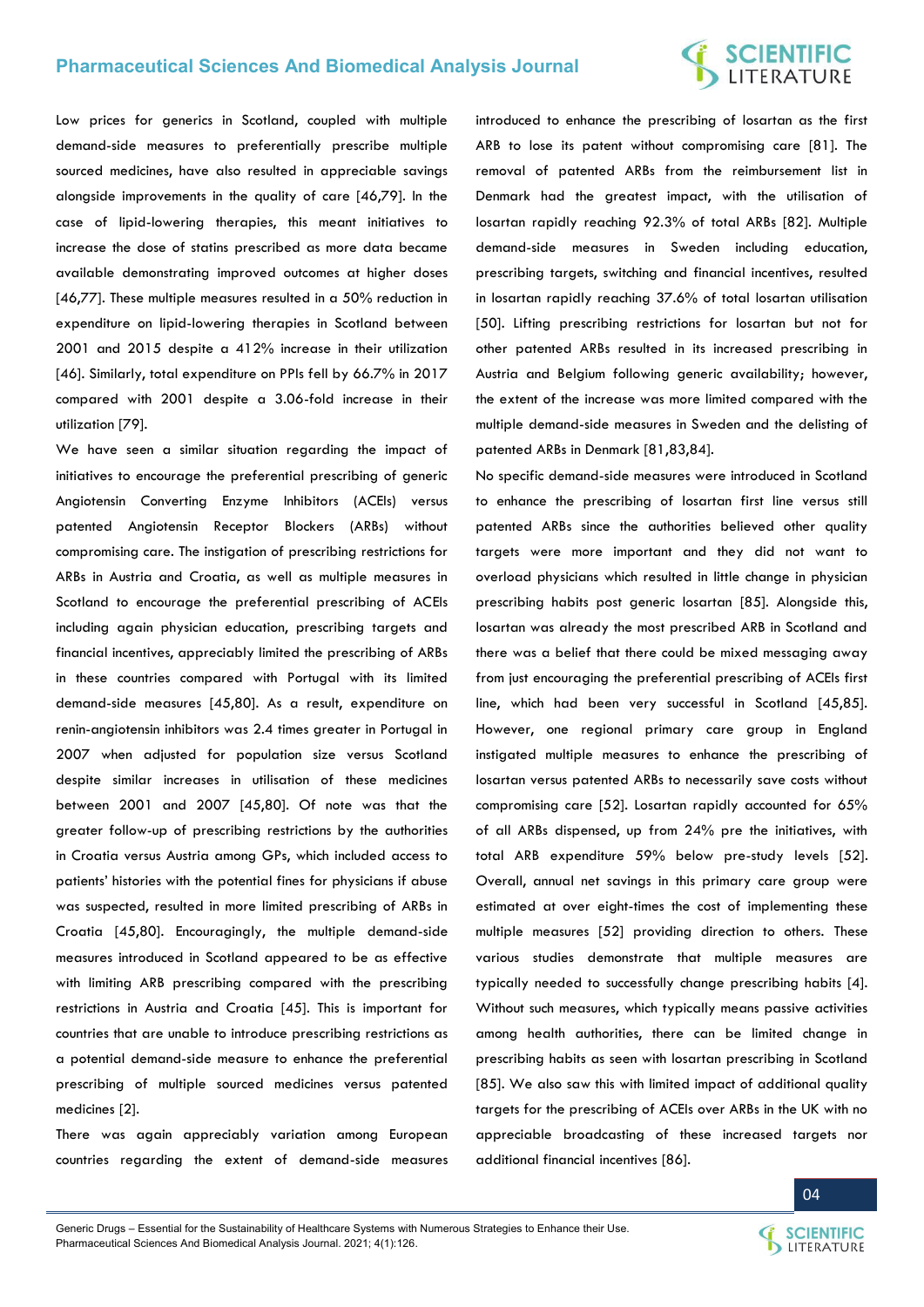### **SCIENTIFIC**<br>LITERATURE

We see a similar situation with respect to the impact of demand-side measures to enhance appropriate utilisation of antibiotics. The authorities in Azerbaijan, the Republic of Srpska, and Slovenia, successfully introduced multiple measures over a number of years to reduce inappropriate prescribing and dispensing of antibiotics, as well as limit increases where utilisation rates were already low, to address concerns with rising antimicrobial resistance rates [87-90]. Their successful approaches contrasted with limited activities in Poland to curb rising antibiotic utilisation rates [91]. Limited demand-side measures resulted in Poland continuing having one of the highest rates of antibiotic utilisation rates in Europe between 2007 and 2016 [91].

There are classes of medicines though where health authorities acknowledge it can be difficult to instigate demand-side measures to influence the preferential prescribing of lower cost multiple sourced products. Classes include the atypical antipsychotic medicines for treating schizophrenia and bipolar disease. Concerns with differences in patients' profiles and their needs, as well as the different profiles of the various antipsychotic medicines, have resulted in growing acknowledgment that where possible treatment should be tailored to individual patients [92-95]. We see the same considerations generally for antidepressants [96]. However, demand-side measures have been successfully introduced in Scotland to switch patients from patented escitalopram to multiple sourced citalopram given perceived limited differences in effectiveness alongside considerable cost differences [97]. The combined activities, along with high INN prescribing rates, resulted in a 73.7% reduction in overall expenditure on Selective Serotonin Re-Uptake Inhibitors (SSRIs) between 2001 and 2017 in Scotland despite a 2.34-fold increase in their utilisation [97]. Prescribing restrictions were also successfully introduced for duloxetine in Sweden as the authorities were concerned with its effectiveness and costs versus other multiple-sourced anti-depressants. These restrictions resulted in significantly increased prescribing of multiple sourced venlafaxine, with 3 monthly expenditure on the newer anti-depressants 55% below expenditure prior to the availability of generic venlafaxine soon after the restrictions were introduced [49].

We have also seen similar issues regarding the biosimilars. There have been concerns with their effectiveness and safety

leading to a nocebo affecting challenging their use versus originators [98-100]. However, landmark studies such as the NOR-SWITCH study with biosimilar infliximab in Norway as well as clinical studies demonstrating similar effectiveness and safety with biosimilars, combined with greater knowledge that originator companies can often change their manufacturing process, have enhanced their use [2,22,101-108]. The increasing use of biosimilars is important especially in LMICs where there are issues of access and affordability to biological medicines in the first place [109-111]. In high-income countries, increasing use of biosimilars can offset increasing expenditure on new high-priced medicines for oncology and orphan diseases as well as fund an increasing number of healthcare professionals in clinics to improve patient care where there are concerns [2,112]. Recent studies and reviews have again identified that multiple demand-side measures are necessary to enhance the use of biosimilars; otherwise, their uptake may be limited despite appreciable price reductions [2,9,21,113].

The increased availability of standard medicines for oncology as either lower cost biosimilars or generics should increasingly result in health authorities re-evaluating the prices and/ or discounts for still patented medicines that used these standard medicines for pricing purposes under value-based pricing principles [2,64,114]. We will be monitoring this development given the continued launch of new premium-priced medicines for oncology and orphan diseases and concerns with their impact on continuing to provide comprehensive and universal healthcare for patients with cancer.

In conclusion, we have shown that multiple-sourced medicines are essential to enhance access to standard medicines where co-payments are an issue as well as help fund increased medicine volumes and new premium priced medicines in countries seeking to attain or retain universal healthcare. This also increasingly includes biosimilars. We will continue to monitor ongoing developments to address barriers and concerns with the routine availability of low priced, good quality generics as well as biosimilars to provide direction to others.

#### **REFERENCES**

1. [IQVIA. \(2019\). The Global Use of Medicine in 2019 and](https://www.iqvia.com/insights/the-iqvia-institute/reports/the-global-use-of-medicine-in-2019-and-outlook-to-2023)  [Outlook to 2023 - Forecasts and Areas to Watch.](https://www.iqvia.com/insights/the-iqvia-institute/reports/the-global-use-of-medicine-in-2019-and-outlook-to-2023) 

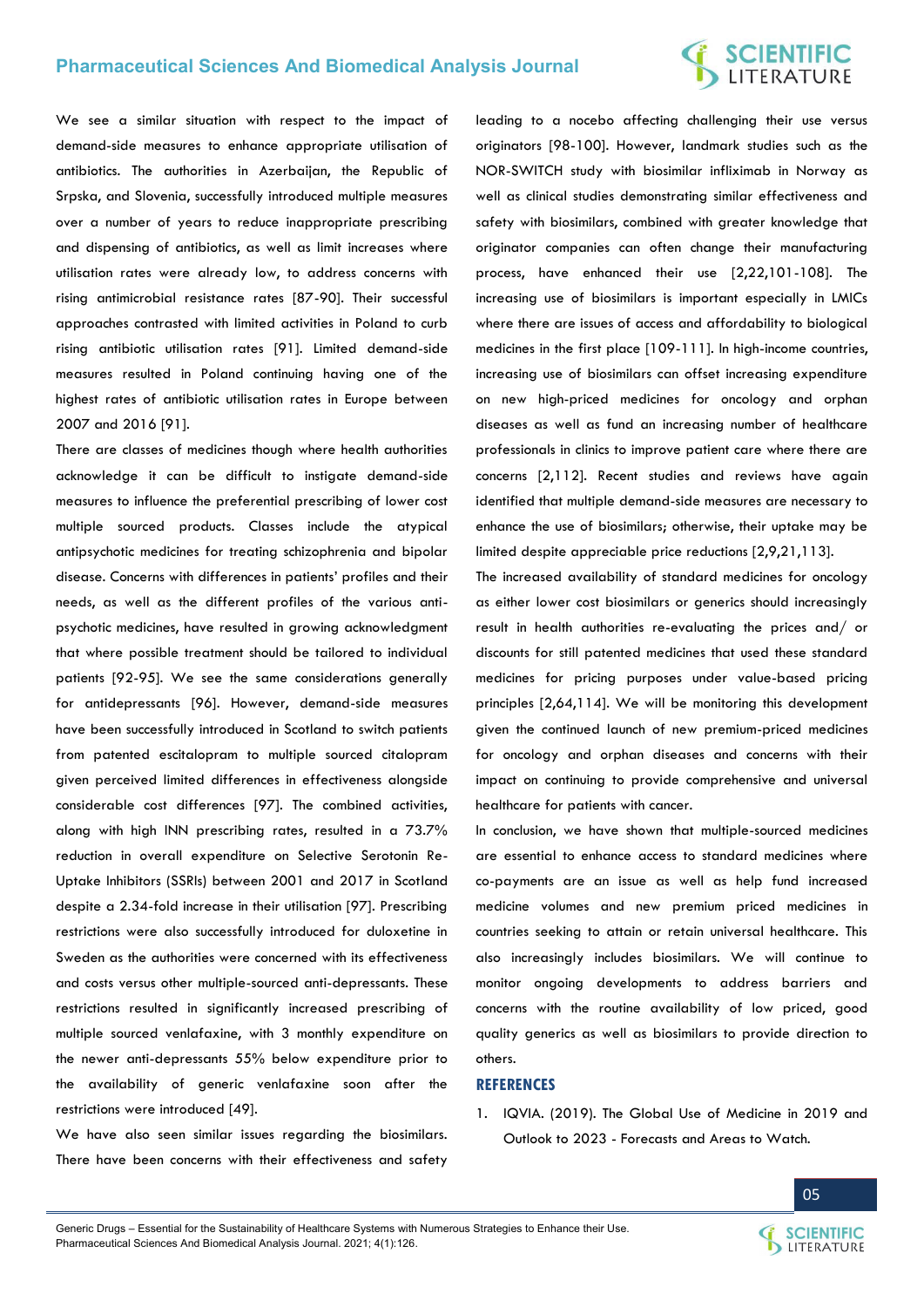# **SCIENTIFIC**<br>LITERATURE

- 2. [Godman B, Fadare J, Kwon H-Y, Dias CZ, Kurdi A, et al.](https://www.futuremedicine.com/doi/10.2217/cer-2020-0273)  [\(2021\). Evidence-Based Public Policy Making for](https://www.futuremedicine.com/doi/10.2217/cer-2020-0273)  [Medicines across countries; findings and implications for](https://www.futuremedicine.com/doi/10.2217/cer-2020-0273)  [the future. Journal of Comparative Effectiveness Research.](https://www.futuremedicine.com/doi/10.2217/cer-2020-0273)  [10: 1019-1052.](https://www.futuremedicine.com/doi/10.2217/cer-2020-0273)
- 3. [Godman B, Bucsics A, Vella Bonanno P, Oortwijn W, Rothe](https://pubmed.ncbi.nlm.nih.gov/30568938/)  [CC, et al. \(2018\). Barriers for Access to New Medicines:](https://pubmed.ncbi.nlm.nih.gov/30568938/)  [Searching for the Balance Between Rising Costs and](https://pubmed.ncbi.nlm.nih.gov/30568938/)  [Limited Budgets. Front Public Health. 6: 328.](https://pubmed.ncbi.nlm.nih.gov/30568938/)
- 4. [Godman B, Wettermark B, van Woerkom M, Fraeyman J,](https://www.ncbi.nlm.nih.gov/pmc/articles/PMC4060455/)  [Alvarez-Madrazo S, et al. \(2014\). Multiple policies to](https://www.ncbi.nlm.nih.gov/pmc/articles/PMC4060455/)  [enhance prescribing efficiency for established medicines in](https://www.ncbi.nlm.nih.gov/pmc/articles/PMC4060455/)  [Europe with a particular focus on demand-side measures:](https://www.ncbi.nlm.nih.gov/pmc/articles/PMC4060455/)  [findings and future implications. Frontiers in pharmacology.](https://www.ncbi.nlm.nih.gov/pmc/articles/PMC4060455/)  [5: 106.](https://www.ncbi.nlm.nih.gov/pmc/articles/PMC4060455/)
- 5. [Bray F, Ferlay J, Soerjomataram I, Siegel RL, Torre LA, et](https://pubmed.ncbi.nlm.nih.gov/30207593/)  [al. \(2018\). Global cancer statistics 2018: GLOBOCAN](https://pubmed.ncbi.nlm.nih.gov/30207593/)  [estimates of incidence and mortality worldwide for 36](https://pubmed.ncbi.nlm.nih.gov/30207593/)  [cancers in 185 countries. CA. 68: 394-424.](https://pubmed.ncbi.nlm.nih.gov/30207593/)
- 6. [Luzzatto L, Hyry HI, Schieppati A, Costa E, Simoens S, et al.](https://pubmed.ncbi.nlm.nih.gov/30037734/)  [\(2018\). Outrageous prices of orphan drugs: a call for](https://pubmed.ncbi.nlm.nih.gov/30037734/)  [collaboration. Lancet. 392: 791-794.](https://pubmed.ncbi.nlm.nih.gov/30037734/)
- 7. [Godman B, Hill A, Simoens S, Selke G, Selke Krulichová I,](https://pubmed.ncbi.nlm.nih.gov/33535841/)  [et al. \(2021\). Potential approaches for the pricing of](https://pubmed.ncbi.nlm.nih.gov/33535841/)  [cancer medicines across Europe to enhance the](https://pubmed.ncbi.nlm.nih.gov/33535841/)  [sustainability of healthcare systems and the implications.](https://pubmed.ncbi.nlm.nih.gov/33535841/)  [Expert review of pharmacoeconomics & outcomes](https://pubmed.ncbi.nlm.nih.gov/33535841/)  [research. 11: 1-14.](https://pubmed.ncbi.nlm.nih.gov/33535841/)
- 8. [Morgan SG, Bathula HS, Moon S. \(2020\). Pricing of](https://pubmed.ncbi.nlm.nih.gov/31932289/)  [pharmaceuticals is becoming a major challenge for health](https://pubmed.ncbi.nlm.nih.gov/31932289/)  [systems. BMJ. 368: l4627.](https://pubmed.ncbi.nlm.nih.gov/31932289/)
- 9. [Godman B, Haque M, Leong T, Allocati E, Kumar S, et al.](https://doi.org/10.3389/fpubh.2021.671961)  [\(2021\). The Current Situation Regarding Long-Acting](https://doi.org/10.3389/fpubh.2021.671961)  [Insulin Analogues Including Biosimilars Among African,](https://doi.org/10.3389/fpubh.2021.671961)  [Asian, European, and South American Countries; Findings](https://doi.org/10.3389/fpubh.2021.671961)  [and Implications for the Future. Frontiers in Public Health.](https://doi.org/10.3389/fpubh.2021.671961)   $\circ$
- 10. [Moon S, Mariat S, Kamae I, Pedersen HB. \(2020\). Defining](https://pubmed.ncbi.nlm.nih.gov/31932334/)  [the concept of fair pricing for medicines. BMJ. 368: l4726.](https://pubmed.ncbi.nlm.nih.gov/31932334/)
- 11. [Suleman F, Low M, Moon S, Morgan SG. \(2020\). New](https://doi.org/10.1136/bmj.l4408)  [business models for research and development with](https://doi.org/10.1136/bmj.l4408)

[affordability requirements are needed to achieve fair](https://doi.org/10.1136/bmj.l4408)  [pricing of medicines. BMJ. 368: l4408.](https://doi.org/10.1136/bmj.l4408) 

- 12. [Cameron A, Ewen M, Ross-Degnan D, Ball D, Laing R.](https://doi.org/10.1016/s0140-6736(08)61762-6)  [\(2009\). Medicine prices, availability, and affordability in](https://doi.org/10.1016/s0140-6736(08)61762-6)  [36 developing and middle-income countries: a secondary](https://doi.org/10.1016/s0140-6736(08)61762-6)  [analysis. Lancet. 373: 240-249.](https://doi.org/10.1016/s0140-6736(08)61762-6)
- 13. [Ofori-Asenso R, Agyeman AA. \(2016\). Irrational Use of](https://pubmed.ncbi.nlm.nih.gov/28970408/)  Medicines—[A Summary of Key Concepts. Pharmacy 4: 35.](https://pubmed.ncbi.nlm.nih.gov/28970408/)
- 14. [Fadare J, Olamoyegun M, Gbadegesin BA. \(2015\).](https://pubmed.ncbi.nlm.nih.gov/26405515/)  [Medication adherence and direct treatment cost among](https://pubmed.ncbi.nlm.nih.gov/26405515/)  [diabetes patients attending a tertiary healthcare facility in](https://pubmed.ncbi.nlm.nih.gov/26405515/)  [Ogbomosho, Nigeria. Malawi Med J. 27: 65-70.](https://pubmed.ncbi.nlm.nih.gov/26405515/)
- 15. [Mutyambizi C, Pavlova M, Chola L, Hongoro C, Groot W.](https://globalizationandhealth.biomedcentral.com/articles/10.1186/s12992-017-0318-5)  [\(2018\). Cost of diabetes mellitus in Africa: a systematic](https://globalizationandhealth.biomedcentral.com/articles/10.1186/s12992-017-0318-5)  [review of existing literature. Global Health. 14: 3.](https://globalizationandhealth.biomedcentral.com/articles/10.1186/s12992-017-0318-5)
- 16. [Kastor A, Mohanty SK. \(2018\). Disease-specific out-of](https://pubmed.ncbi.nlm.nih.gov/29746481/)[pocket and catastrophic health expenditure on](https://pubmed.ncbi.nlm.nih.gov/29746481/)  [hospitalization in India: Do Indian households face distress](https://pubmed.ncbi.nlm.nih.gov/29746481/)  [health financing? PloS one. 13: e0196106.](https://pubmed.ncbi.nlm.nih.gov/29746481/)
- 17. [Rahman MM, Zhang C, Swe KT, Rahman MS, Islam MR, et](https://pubmed.ncbi.nlm.nih.gov/31935266/)  [al. \(2020\). Disease-specific out-of-pocket healthcare](https://pubmed.ncbi.nlm.nih.gov/31935266/)  [expenditure in urban Bangladesh: A Bayesian analysis.](https://pubmed.ncbi.nlm.nih.gov/31935266/)  [PloS one. 15: e0227565.](https://pubmed.ncbi.nlm.nih.gov/31935266/)
- 18. [Aregbeshola BS, Khan SM. \(2018\). Out-of-Pocket](https://www.ncbi.nlm.nih.gov/pmc/articles/PMC6186489/)  [Payments, Catastrophic Health Expenditure and Poverty](https://www.ncbi.nlm.nih.gov/pmc/articles/PMC6186489/)  [Among Households in Nigeria 2010. International journal](https://www.ncbi.nlm.nih.gov/pmc/articles/PMC6186489/)  [of health policy and management. 7: 798-806.](https://www.ncbi.nlm.nih.gov/pmc/articles/PMC6186489/)
- 19. [Hogan DR, Stevens GA, Hosseinpoor AR, Boerma T.](https://doi.org/10.1016/s2214-109x(17)30472-2)  [\(2018\). Monitoring universal health coverage within the](https://doi.org/10.1016/s2214-109x(17)30472-2)  [Sustainable Development Goals: development and](https://doi.org/10.1016/s2214-109x(17)30472-2)  [baseline data for an index of essential health services. The](https://doi.org/10.1016/s2214-109x(17)30472-2)  [Lancet Global health. 6: e152-e68.](https://doi.org/10.1016/s2214-109x(17)30472-2)
- 20. [Gyasi RM, Phillips DR. \(2020\). Aging and the Rising Burden](https://pubmed.ncbi.nlm.nih.gov/31322656/)  [of Noncommunicable Diseases in Sub-Saharan Africa and](https://pubmed.ncbi.nlm.nih.gov/31322656/)  [other Low- and Middle-Income Countries: A Call for](https://pubmed.ncbi.nlm.nih.gov/31322656/)  [Holistic Action. The Gerontologist. 60: 806-811.](https://pubmed.ncbi.nlm.nih.gov/31322656/)
- 21. [Godman B, Allocati E, Moorkens E, Kwon H-Y. \(2020\). Can](http://gabi-journal.net/can-local-policies-on-biosimilars-optimize-the-use-of-freed-resources-experiences-from-italy.html)  [local policies on biosimilars optimize the use of freed](http://gabi-journal.net/can-local-policies-on-biosimilars-optimize-the-use-of-freed-resources-experiences-from-italy.html)  resources – [experiences from Italy. Generics and](http://gabi-journal.net/can-local-policies-on-biosimilars-optimize-the-use-of-freed-resources-experiences-from-italy.html)  [Biosimilars Initiative Journal \(GABI\). 9: 183-187.](http://gabi-journal.net/can-local-policies-on-biosimilars-optimize-the-use-of-freed-resources-experiences-from-italy.html)

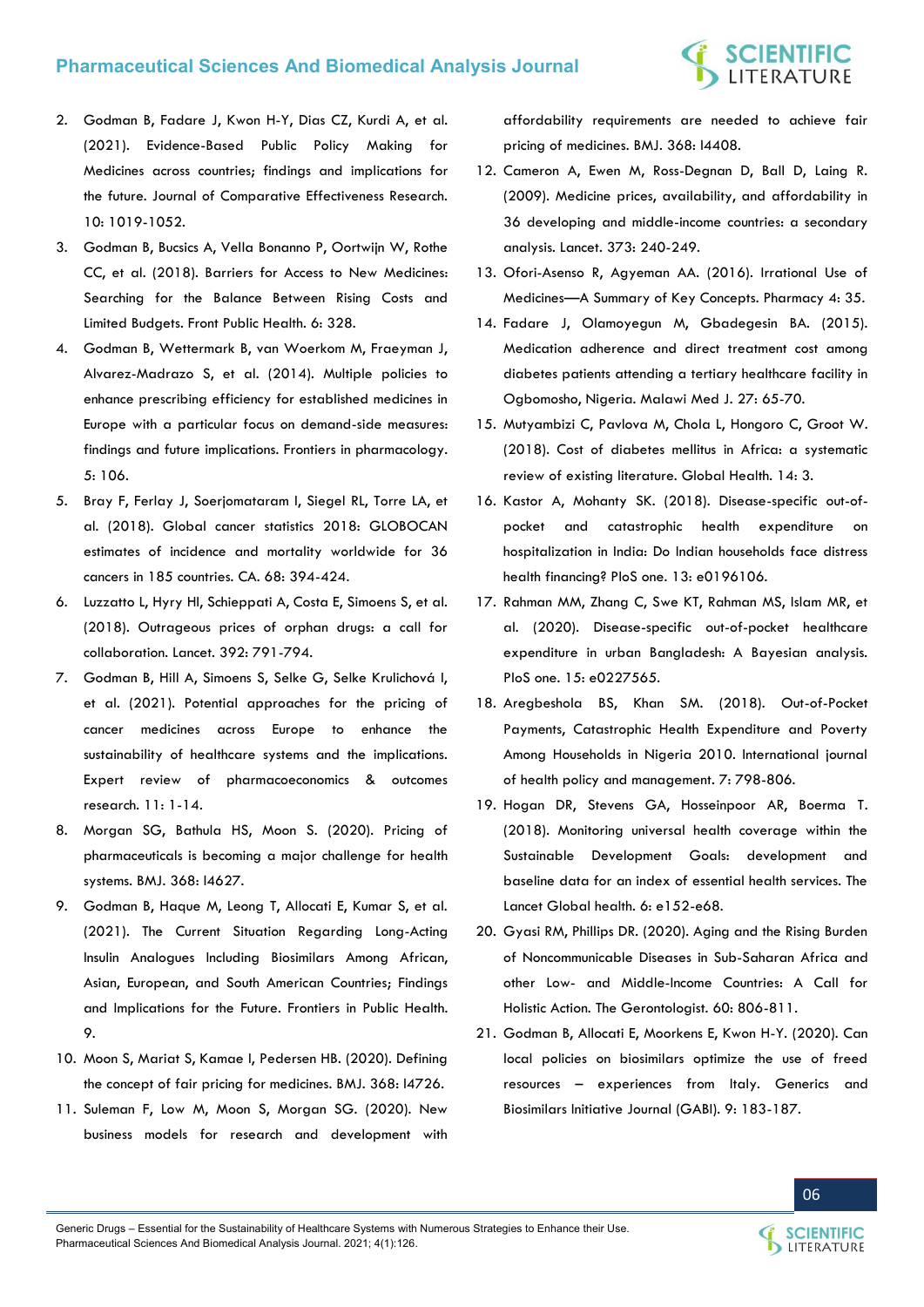

- 22. [Moorkens E, Vulto AG, Huys I, Dylst P, Godman B, et al.](https://doi.org/10.1371/journal.pone.0190147)  [\(2017\). Policies for biosimilar uptake in Europe: An](https://doi.org/10.1371/journal.pone.0190147)  [overview. PloS one. 12: e0190147.](https://doi.org/10.1371/journal.pone.0190147)
- 23. [Godman B. \(2021\). Biosimilars are becoming](https://www.banglajol.info/index.php/BJMS/article/view/50338)  [indispensable in the management of multiple diseases](https://www.banglajol.info/index.php/BJMS/article/view/50338)  [although concerns still exist. Bangladesh Journal of Medical](https://www.banglajol.info/index.php/BJMS/article/view/50338)  [Science. 20: 5-10.](https://www.banglajol.info/index.php/BJMS/article/view/50338)
- 24. [Cameron A, Mantel-Teeuwisse AK, Leufkens HG, Laing RO.](https://www.sciencedirect.com/science/article/pii/S1098301512015471)  [\(2012\). Switching from originator brand medicines to](https://www.sciencedirect.com/science/article/pii/S1098301512015471)  [generic equivalents in selected developing countries: how](https://www.sciencedirect.com/science/article/pii/S1098301512015471)  [much could be saved? Value in health. 15: 664-673.](https://www.sciencedirect.com/science/article/pii/S1098301512015471)
- 25. [Moe-Byrne T, Chambers D, Harden M, McDaid C. \(2014\).](https://pubmed.ncbi.nlm.nih.gov/24833683/)  [Behaviour change interventions to promote prescribing of](https://pubmed.ncbi.nlm.nih.gov/24833683/)  [generic drugs: a rapid evidence synthesis and systematic](https://pubmed.ncbi.nlm.nih.gov/24833683/)  [review. BMJ open. 4: e004623.](https://pubmed.ncbi.nlm.nih.gov/24833683/)
- 26. [Corrao G, Soranna D, Merlino L, Mancia G. \(2014\).](https://pubmed.ncbi.nlm.nih.gov/25132063/)  [Similarity between generic and brand-name](https://pubmed.ncbi.nlm.nih.gov/25132063/)  [antihypertensive drugs for primary prevention of](https://pubmed.ncbi.nlm.nih.gov/25132063/)  [cardiovascular disease: evidence from a large population](https://pubmed.ncbi.nlm.nih.gov/25132063/)[based study. European journal of clinical investigation. 44:](https://pubmed.ncbi.nlm.nih.gov/25132063/)  [933-939.](https://pubmed.ncbi.nlm.nih.gov/25132063/)
- 27. [Corrao G, Soranna D, La Vecchia C, Catapano A, Agabiti-](https://pubmed.ncbi.nlm.nih.gov/24569417/)[Rosei E, et al. \(2014\). Medication persistence and the use](https://pubmed.ncbi.nlm.nih.gov/24569417/)  [of generic and brand-name blood pressure-lowering](https://pubmed.ncbi.nlm.nih.gov/24569417/)  [agents. Journal of hypertension. 32: 1146-1153.](https://pubmed.ncbi.nlm.nih.gov/24569417/)
- 28. [Manzoli L, Flacco ME, Boccia S, D'Andrea E, Panic N, et al.](https://pubmed.ncbi.nlm.nih.gov/26620809/)  [\(2016\). Generic versus brand-name drugs used in](https://pubmed.ncbi.nlm.nih.gov/26620809/)  [cardiovascular diseases. European journal of](https://pubmed.ncbi.nlm.nih.gov/26620809/)  [epidemiology. 31: 351-368.](https://pubmed.ncbi.nlm.nih.gov/26620809/)
- 29. [Corrao G, Soranna D, Arfe A, Casula M, Tragni E, et al.](https://pubmed.ncbi.nlm.nih.gov/25200803/)  [\(2014\). Are generic and brand-name statins clinically](https://pubmed.ncbi.nlm.nih.gov/25200803/)  [equivalent? Evidence from a real data-base. European](https://pubmed.ncbi.nlm.nih.gov/25200803/)  [journal of internal medicine. 25: 745-750.](https://pubmed.ncbi.nlm.nih.gov/25200803/)
- 30. [Kesselheim AS, Misono AS, Lee JL, Stedman MR, Brookhart](https://pubmed.ncbi.nlm.nih.gov/19050195/)  [MA, et al. \(2008\). Clinical equivalence of generic and](https://pubmed.ncbi.nlm.nih.gov/19050195/)  [brand-name drugs used in cardiovascular disease: a](https://pubmed.ncbi.nlm.nih.gov/19050195/)  [systematic review and meta-analysis. Jama. 300: 2514-](https://pubmed.ncbi.nlm.nih.gov/19050195/) [2526.](https://pubmed.ncbi.nlm.nih.gov/19050195/)
- 31. [Paton C. \(2006\). Generic clozapine: outcomes after](https://www.cambridge.org/core/journals/the-british-journal-of-psychiatry/article/generic-clozapine-outcomes-after-switching-formulations/8502D0C6271E02699655DEB0834A7683)  [switching formulations. The British journal of psychiatry.](https://www.cambridge.org/core/journals/the-british-journal-of-psychiatry/article/generic-clozapine-outcomes-after-switching-formulations/8502D0C6271E02699655DEB0834A7683)  [189: 184-185.](https://www.cambridge.org/core/journals/the-british-journal-of-psychiatry/article/generic-clozapine-outcomes-after-switching-formulations/8502D0C6271E02699655DEB0834A7683)
- 32. [Lin YS, Jan IS, Cheng SH. \(2017\). Comparative analysis of](https://pubmed.ncbi.nlm.nih.gov/27862588/)  [the cost and effectiveness of generic and brand-name](https://pubmed.ncbi.nlm.nih.gov/27862588/)  [antibiotics: the case of uncomplicated urinary tract](https://pubmed.ncbi.nlm.nih.gov/27862588/)  [infection. Pharmacoepidemiol Drug Saf. 26: 301-309.](https://pubmed.ncbi.nlm.nih.gov/27862588/)
- 33. [Fadare JO, Adeoti AO, Desalu OO, Enwere OO, Makusidi](https://pubmed.ncbi.nlm.nih.gov/26567041/)  [AM, et al. \(2016\). The prescribing of generic medicines in](https://pubmed.ncbi.nlm.nih.gov/26567041/)  [Nigeria: knowledge, perceptions and attitudes of](https://pubmed.ncbi.nlm.nih.gov/26567041/)  [physicians. Expert review of pharmacoeconomics &](https://pubmed.ncbi.nlm.nih.gov/26567041/)  [outcomes research. 16: 639-650.](https://pubmed.ncbi.nlm.nih.gov/26567041/)
- 34. [Khan B, Godman B, Babar A, Hussain S, Mahmood S, et al.](http://gabi-journal.net/assessment-of-active-pharmaceutical-ingredients-in-drug-registration-procedures-in-pakistan-implications-for-the-future.html)  [\(2016\). Assessment of active pharmaceutical ingredients in](http://gabi-journal.net/assessment-of-active-pharmaceutical-ingredients-in-drug-registration-procedures-in-pakistan-implications-for-the-future.html)  [drug registration procedures in Pakistan: implications for](http://gabi-journal.net/assessment-of-active-pharmaceutical-ingredients-in-drug-registration-procedures-in-pakistan-implications-for-the-future.html)  [the future. Generics and Biosimilars Initiative Journal \(GaBI](http://gabi-journal.net/assessment-of-active-pharmaceutical-ingredients-in-drug-registration-procedures-in-pakistan-implications-for-the-future.html)  [Journal\). 5: 156-163.](http://gabi-journal.net/assessment-of-active-pharmaceutical-ingredients-in-drug-registration-procedures-in-pakistan-implications-for-the-future.html)
- 35. [GABI online. \(2012\). Poor quality pharma ingredients](https://gabionline.net/es/Generics/General/Poor-quality-pharma-ingredients-abound-in-China)  [abound in China.](https://gabionline.net/es/Generics/General/Poor-quality-pharma-ingredients-abound-in-China)
- 36. [GABI Online. \(2016\). China introduces new quality and](https://www.gabionline.net/Policies-Legislation/China-introduces-new-quality-and-efficacy-requirements-for-generics)  [efficacy requirements for generics.](https://www.gabionline.net/Policies-Legislation/China-introduces-new-quality-and-efficacy-requirements-for-generics)
- 37. [Management Sciences for Health. \(2018\). Building a](https://www.msh.org/news-events/stories/building-a-resilient-pharmaceutical-system-siaps-event-highlights-its-work-in-0)  [Resilient Pharmaceutical System: SIAPS Event Highlights its](https://www.msh.org/news-events/stories/building-a-resilient-pharmaceutical-system-siaps-event-highlights-its-work-in-0)  [Work in Namibia.](https://www.msh.org/news-events/stories/building-a-resilient-pharmaceutical-system-siaps-event-highlights-its-work-in-0)
- 38. [Sermet C, Andrieu V, Godman B, Van Ganse E, Haycox A,](https://pubmed.ncbi.nlm.nih.gov/20038190/)  [et al. \(2010\). Ongoing pharmaceutical reforms in France:](https://pubmed.ncbi.nlm.nih.gov/20038190/)  [implications for key stakeholder groups. Applied health](https://pubmed.ncbi.nlm.nih.gov/20038190/)  [economics and health policy. 8: 7-24.](https://pubmed.ncbi.nlm.nih.gov/20038190/)
- 39. [Garuoliene K, Godman B, Gulbinovic J, Wettermark B,](https://pubmed.ncbi.nlm.nih.gov/21671703/)  [Haycox A. \(2011\). European countries with small](https://pubmed.ncbi.nlm.nih.gov/21671703/)  [populations can obtain low prices for drugs: Lithuania as a](https://pubmed.ncbi.nlm.nih.gov/21671703/)  [case history. Expert review of pharmacoeconomics &](https://pubmed.ncbi.nlm.nih.gov/21671703/)  [outcomes research. 11: 343-349.](https://pubmed.ncbi.nlm.nih.gov/21671703/)
- 40. [Godman B, Wettermark B, Hoffmann M, Andersson K,](https://pubmed.ncbi.nlm.nih.gov/19371180/)  [Haycox A, et al. \(2009\). Multifaceted national and](https://pubmed.ncbi.nlm.nih.gov/19371180/)  [regional drug reforms and initiatives in ambulatory care in](https://pubmed.ncbi.nlm.nih.gov/19371180/)  [Sweden: global relevance. Expert review of](https://pubmed.ncbi.nlm.nih.gov/19371180/)  [pharmacoeconomics & outcomes research. 9: 65-83.](https://pubmed.ncbi.nlm.nih.gov/19371180/)
- 41. [Duerden MG, Hughes DA. \(2010\). Generic and therapeutic](https://pubmed.ncbi.nlm.nih.gov/20716231/)  [substitutions in the UK: are they a good thing? British](https://pubmed.ncbi.nlm.nih.gov/20716231/)  [journal of clinical pharmacology. 70: 335-341.](https://pubmed.ncbi.nlm.nih.gov/20716231/)
- 42. [Ferner RE, Lenney W, Marriott JF. \(2010\). Controversy](https://pubmed.ncbi.nlm.nih.gov/20516014/)  [over generic substitution. BMJ. 340: c2548.](https://pubmed.ncbi.nlm.nih.gov/20516014/)
- 43. [MHRA. \(2017\). Antiepileptic drugs: updated advice on](https://www.gov.uk/drug-safety-update/antiepileptic-drugs-updated-advice-on-switching-between-different-manufacturers-products#chm-review-and-update)  [switching between different manufacturers](https://www.gov.uk/drug-safety-update/antiepileptic-drugs-updated-advice-on-switching-between-different-manufacturers-products#chm-review-and-update)' products.

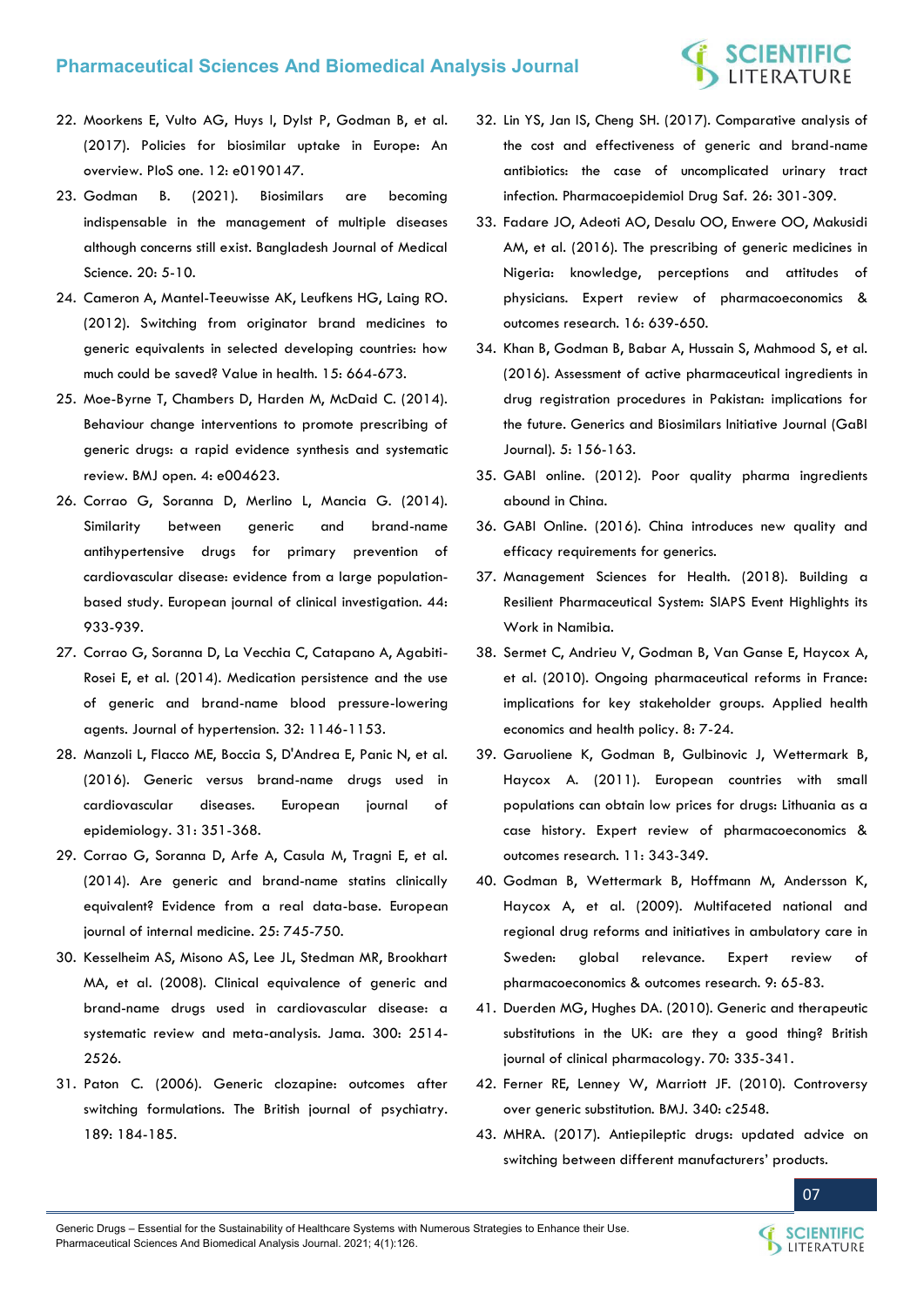

- 44. [Godman B, Baumgartel C. \(2015\). Are generic](https://www.bmj.com/content/350/bmj.h3248)  [immunosuppressants safe and effective? BMJ. 350: h3248.](https://www.bmj.com/content/350/bmj.h3248)
- 45. [Godman B, Bishop I, Finlayson AE, Campbell S, Kwon HY,](https://www.tandfonline.com/doi/abs/10.1586/14737167.2013.820956)  [et al. \(2013\). Reforms and initiatives in Scotland in recent](https://www.tandfonline.com/doi/abs/10.1586/14737167.2013.820956)  [years to encourage the prescribing of generic drugs, their](https://www.tandfonline.com/doi/abs/10.1586/14737167.2013.820956)  [influence and implications for other countries. Expert](https://www.tandfonline.com/doi/abs/10.1586/14737167.2013.820956)  [review of pharmacoeconomics & outcomes research. 13:](https://www.tandfonline.com/doi/abs/10.1586/14737167.2013.820956)  [469-482.](https://www.tandfonline.com/doi/abs/10.1586/14737167.2013.820956)
- 46. [Leporowski A, Godman B, Kurdi A, MacBride-Stewart S,](https://pubmed.ncbi.nlm.nih.gov/30014725/)  [Ryan M, et al. \(2018\). Ongoing activities to optimize the](https://pubmed.ncbi.nlm.nih.gov/30014725/)  [quality and efficiency of lipid-lowering agents in the](https://pubmed.ncbi.nlm.nih.gov/30014725/)  [Scottish national health service: influence and implications.](https://pubmed.ncbi.nlm.nih.gov/30014725/)  [Expert review of pharmacoeconomics & outcomes](https://pubmed.ncbi.nlm.nih.gov/30014725/)  [research. 18: 655-666.](https://pubmed.ncbi.nlm.nih.gov/30014725/)
- 47. [McGinn D, Godman B, Lonsdale J, Way R, Wettermark B,](https://pubmed.ncbi.nlm.nih.gov/20121565/)  [et al. \(2010\). Initiatives to enhance the quality and](https://pubmed.ncbi.nlm.nih.gov/20121565/)  [efficiency of statin and PPI prescribing in the UK: impact](https://pubmed.ncbi.nlm.nih.gov/20121565/)  [and implications. Expert review of pharmacoeconomics &](https://pubmed.ncbi.nlm.nih.gov/20121565/)  [outcomes research. 10: 73-85.](https://pubmed.ncbi.nlm.nih.gov/20121565/)
- 48. [Andersson K, Jörgensen T, Carlsten A. \(2006\). Physicians'](https://journals.sagepub.com/doi/abs/10.1080/14034940600551111)  [opinions and experiences of the Pharmaceutical Benefits](https://journals.sagepub.com/doi/abs/10.1080/14034940600551111)  [Reform. Scandinavian journal of public health. 34: 654-](https://journals.sagepub.com/doi/abs/10.1080/14034940600551111) [659.](https://journals.sagepub.com/doi/abs/10.1080/14034940600551111)
- 49. [Godman B, Persson M, Miranda J, Skiold P, Wettermark B,](https://pubmed.ncbi.nlm.nih.gov/23754677/)  [et al. \(2013\). Changes in the utilization of venlafaxine](https://pubmed.ncbi.nlm.nih.gov/23754677/)  [after the introduction of generics in Sweden. Applied](https://pubmed.ncbi.nlm.nih.gov/23754677/)  [health economics and health policy. 11: 383-393.](https://pubmed.ncbi.nlm.nih.gov/23754677/)
- 50. [Godman B, Wettermark B, Miranda J, Bennie M, Martin A,](https://onlinelibrary.wiley.com/doi/10.1111/ijcp.12130)  [et al. \(2013\). Influence of multiple initiatives in Sweden to](https://onlinelibrary.wiley.com/doi/10.1111/ijcp.12130)  [enhance ARB prescribing efficiency following generic](https://onlinelibrary.wiley.com/doi/10.1111/ijcp.12130)  [losartan; findings and implications for other countries.](https://onlinelibrary.wiley.com/doi/10.1111/ijcp.12130)  [International journal of clinical practice. 67: 853-862.](https://onlinelibrary.wiley.com/doi/10.1111/ijcp.12130)
- 51. [Olsson E, Wallach-Kildemoes H, Ahmed B, Ingman P, Kaae](https://pubmed.ncbi.nlm.nih.gov/27531756/)  [S, et al. \(2017\). The influence of generic substitution on the](https://pubmed.ncbi.nlm.nih.gov/27531756/)  [content of patient-pharmacist communication in Swedish](https://pubmed.ncbi.nlm.nih.gov/27531756/)  [community pharmacies. The International journal of](https://pubmed.ncbi.nlm.nih.gov/27531756/)  [pharmacy practice. 25: 274-281.](https://pubmed.ncbi.nlm.nih.gov/27531756/)
- 52. [Martin A, Godman B, Miranda J, Tilstone J, Saleem N, et](https://pubmed.ncbi.nlm.nih.gov/24345256/)  [al. \(2014\). Measures to improve angiotensin receptor](https://pubmed.ncbi.nlm.nih.gov/24345256/)  [blocker prescribing efficiency in the UK: findings and](https://pubmed.ncbi.nlm.nih.gov/24345256/)  [implications. Journal of comparative effectiveness](https://pubmed.ncbi.nlm.nih.gov/24345256/)  [research. 3: 41-51.](https://pubmed.ncbi.nlm.nih.gov/24345256/)
- 53. [Olsson E, Kälvemark Sporrong S. \(2012\). Pharmacists'](https://pubmed.ncbi.nlm.nih.gov/23134096/)  [experiences and attitudes regarding generic drugs and](https://pubmed.ncbi.nlm.nih.gov/23134096/)  [generic substitution: two sides of the coin. The International](https://pubmed.ncbi.nlm.nih.gov/23134096/)  [journal of pharmacy practice. 20: 377-383.](https://pubmed.ncbi.nlm.nih.gov/23134096/)
- 54. [Arnet I, Altermatt M, Roggo Y, Schnetzler G. \(2014\).](https://www.tandfonline.com/doi/abs/10.1179/1973947814Y.0000000208)  [Pharmaceutical quality of eight generics of ceftriaxone](https://www.tandfonline.com/doi/abs/10.1179/1973947814Y.0000000208)  [preparation for injection in Eastern Asia. Journal of](https://www.tandfonline.com/doi/abs/10.1179/1973947814Y.0000000208)  [chemotherapy. 27: 337-342.](https://www.tandfonline.com/doi/abs/10.1179/1973947814Y.0000000208)
- 55. [Redfern J, Kaur H, Adedoyin RA, Ofori S, Anchala R, et al.](https://pubmed.ncbi.nlm.nih.gov/31451241/)  [\(2019\). Equivalence in Active Pharmaceutical Ingredient of](https://pubmed.ncbi.nlm.nih.gov/31451241/)  [Generic Antihypertensive Medicines Available in Nigeria](https://pubmed.ncbi.nlm.nih.gov/31451241/)  [\(EQUIMEDS\): A Case for Further Surveillance. Global](https://pubmed.ncbi.nlm.nih.gov/31451241/)  [heart. 14: 327-333.](https://pubmed.ncbi.nlm.nih.gov/31451241/)
- 56. [Coyne PE. \(2019\). The World Health Organization](https://pubmed.ncbi.nlm.nih.gov/30551179/)  [Prequalification Programme-playing an essential role in](https://pubmed.ncbi.nlm.nih.gov/30551179/)  [assuring quality medical products. Int Health. 11: 79-80.](https://pubmed.ncbi.nlm.nih.gov/30551179/)
- 57. [Newton PN, Hanson K, Goodman C. \(2017\). Do anti](https://malariajournal.biomedcentral.com/articles/10.1186/s12936-017-1818-8)[malarials in Africa meet quality standards? The market](https://malariajournal.biomedcentral.com/articles/10.1186/s12936-017-1818-8)  [penetration of non quality-assured artemisinin combination](https://malariajournal.biomedcentral.com/articles/10.1186/s12936-017-1818-8)  [therapy in eight African countries. Malar J. 16: 204.](https://malariajournal.biomedcentral.com/articles/10.1186/s12936-017-1818-8)
- 58. [WHO. \(2020\). Launch of the Lomé Initiative.](https://www.who.int/dg/speeches/detail/launch-of-the-lom%C3%A9-initiative.)
- 59. [Gwaza L, Gordon J, Welink J, Potthast H, Leufkens H,](https://ascpt.onlinelibrary.wiley.com/doi/abs/10.1038/clpt.2014.144)  [Stahl M, et al. \(2014\). Adjusted indirect treatment](https://ascpt.onlinelibrary.wiley.com/doi/abs/10.1038/clpt.2014.144)  [comparison of the bioavailability of WHO-prequalified](https://ascpt.onlinelibrary.wiley.com/doi/abs/10.1038/clpt.2014.144)  [first-line generic antituberculosis medicines. Clinical](https://ascpt.onlinelibrary.wiley.com/doi/abs/10.1038/clpt.2014.144)  [pharmacology and therapeutics. 96: 580-588.](https://ascpt.onlinelibrary.wiley.com/doi/abs/10.1038/clpt.2014.144)
- 60. [Editorial. \(2016\). Generic medicines Interchangeability of](https://apps.who.int/iris/handle/10665/331014)  WHO-prequalified generics. WHO Drug Information. 30: [370-375.](https://apps.who.int/iris/handle/10665/331014)
- 61. [Baumgärtel C, Godman B, Malmström R, Andersen M,](http://gabi-journal.net/what-lessons-can-be-learnt-from-the-launch-of-generic-clopidogrel.html)  [Abuelkhair M, et al. \(2012\). What lessons can be learned](http://gabi-journal.net/what-lessons-can-be-learnt-from-the-launch-of-generic-clopidogrel.html)  [from the launch of generic clopidogrel? GaBI Journal. 1:](http://gabi-journal.net/what-lessons-can-be-learnt-from-the-launch-of-generic-clopidogrel.html)  [58-68.](http://gabi-journal.net/what-lessons-can-be-learnt-from-the-launch-of-generic-clopidogrel.html)
- 62. [Editorial. \(2013\). Generic bashing: effective but illegal.](https://english.prescrire.org/en/ED4083EAA9ACC52BCA4E1AE0D82DB4F6/Download.aspx)  [Rev Prescrire. 33: 773.](https://english.prescrire.org/en/ED4083EAA9ACC52BCA4E1AE0D82DB4F6/Download.aspx)
- 63. [Godman B, Wilcock M, Martin A, Bryson S, Baumgärtel C,](http://gabi-journal.net/generic-pregabalin-current-situation-and-implications-for-health-authorities-generics-and-biosimilars-manufacturers-in-the-future.html)  [et al. \(2015\). Generic pregabalin; current situation and](http://gabi-journal.net/generic-pregabalin-current-situation-and-implications-for-health-authorities-generics-and-biosimilars-manufacturers-in-the-future.html)  [implications for health authorities, generics and biosimilars](http://gabi-journal.net/generic-pregabalin-current-situation-and-implications-for-health-authorities-generics-and-biosimilars-manufacturers-in-the-future.html)  [manufacturers in the future. GaBI Journal. 4: 125-135.](http://gabi-journal.net/generic-pregabalin-current-situation-and-implications-for-health-authorities-generics-and-biosimilars-manufacturers-in-the-future.html)
- 64. Godman B, Hill A, S[imoens S, Kurdi A, Gulbinovič J, et al.](http://gabi-journal.net/pricing-of-oral-generic-cancer-medicines-in-25-european-countries-findings-and-implications.html)  [\(2019\). Pricing of oral generic cancer medicines in 25](http://gabi-journal.net/pricing-of-oral-generic-cancer-medicines-in-25-european-countries-findings-and-implications.html)

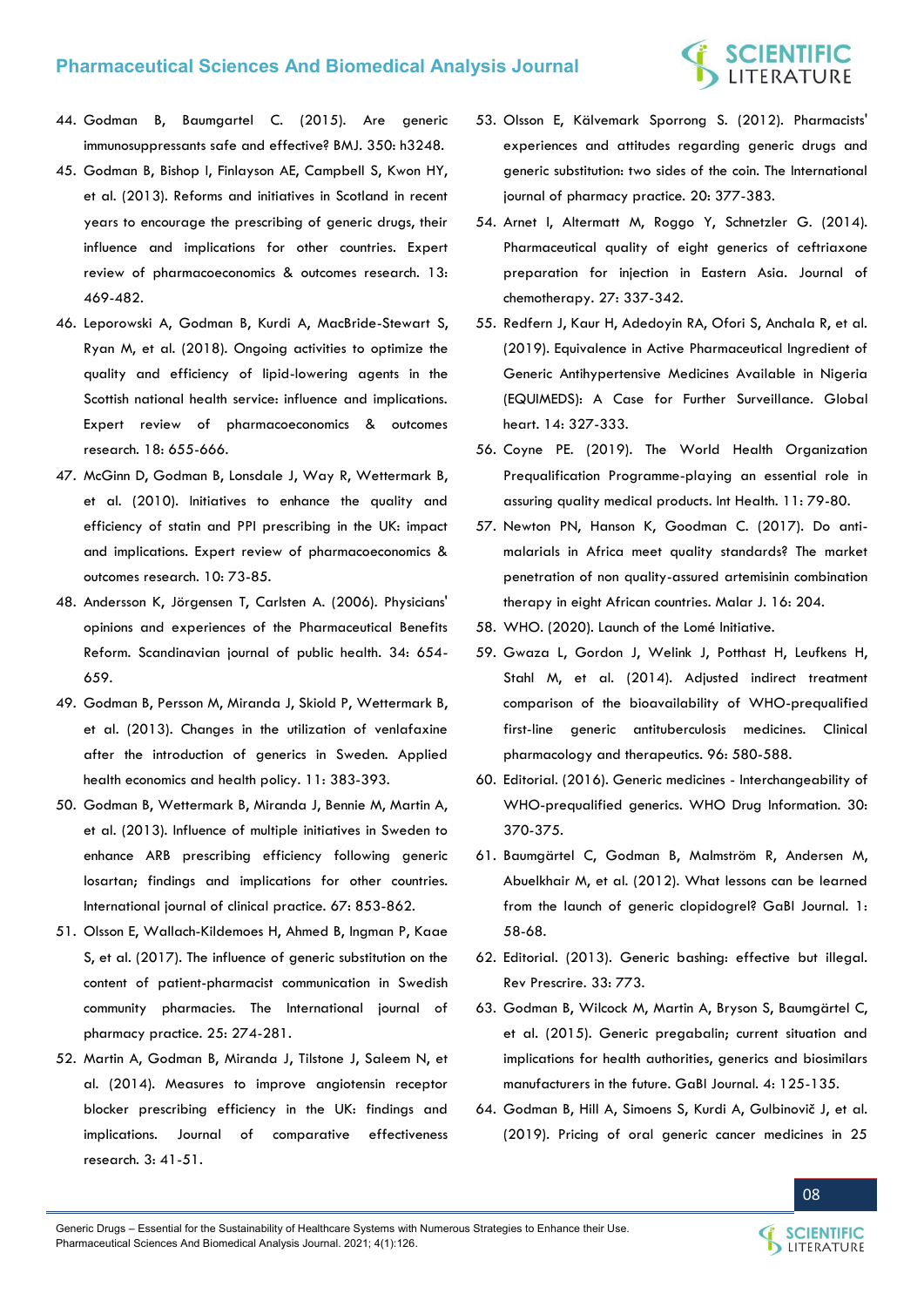# **SCIENTIFIC**<br>LITERATURE

[European countries; findings and implications. Generics](http://gabi-journal.net/pricing-of-oral-generic-cancer-medicines-in-25-european-countries-findings-and-implications.html)  [and Biosimilars Initiative Journal \(GaBI Journal\). 8: 49-70.](http://gabi-journal.net/pricing-of-oral-generic-cancer-medicines-in-25-european-countries-findings-and-implications.html)

- 65. [Woerkom M, Piepenbrink H, Godman B, Metz J, Campbell](https://pubmed.ncbi.nlm.nih.gov/24236472/)  [S, et al. \(2012\). Ongoing measures to enhance the](https://pubmed.ncbi.nlm.nih.gov/24236472/)  [efficiency of prescribing of proton pump inhibitors and](https://pubmed.ncbi.nlm.nih.gov/24236472/)  [statins in The Netherlands: influence and future](https://pubmed.ncbi.nlm.nih.gov/24236472/)  [implications. Journal of comparative effectiveness](https://pubmed.ncbi.nlm.nih.gov/24236472/)  [research. 1: 527-538.](https://pubmed.ncbi.nlm.nih.gov/24236472/)
- 66. [Godman B, Abuelkhair M, Vitry A, Abdu S, Bennie M, et al.](http://gabi-journal.net/payers-endorse-generics-to-enhance-prescribing-efficiency-impact-and-future-implications-a-case-history-approach.html)  [\(2012\). Payers endorse generics to enhance prescribing](http://gabi-journal.net/payers-endorse-generics-to-enhance-prescribing-efficiency-impact-and-future-implications-a-case-history-approach.html)  [efficiency: impact and future implications, a case history](http://gabi-journal.net/payers-endorse-generics-to-enhance-prescribing-efficiency-impact-and-future-implications-a-case-history-approach.html)  [approach. 1: 69-83.](http://gabi-journal.net/payers-endorse-generics-to-enhance-prescribing-efficiency-impact-and-future-implications-a-case-history-approach.html)
- 67. [Yu SY, Yang BM, Kim JH. \(2013\). New anti-rebate](https://pubmed.ncbi.nlm.nih.gov/23645520/)  [legislation in South Korea. Applied health economics and](https://pubmed.ncbi.nlm.nih.gov/23645520/)  [health policy. 11: 311-318.](https://pubmed.ncbi.nlm.nih.gov/23645520/)
- 68. [Dylst P, Vulto A, Godman B, Simoens S. \(2013\). Generic](https://europepmc.org/article/med/23846572)  [medicines: solutions for a sustainable drug market?](https://europepmc.org/article/med/23846572)  [Applied health economics and health policy. 11: 437-443.](https://europepmc.org/article/med/23846572)
- 69. [Acosta A, Vanegas EP, Rovira J, Godman B, Bochenek T.](https://www.frontiersin.org/articles/10.3389/fphar.2019.00763/full)  [\(2019\). Medicine Shortages: Gaps Between Countries and](https://www.frontiersin.org/articles/10.3389/fphar.2019.00763/full)  [Global Perspectives. Frontiers in pharmacology. 10: 763.](https://www.frontiersin.org/articles/10.3389/fphar.2019.00763/full)
- 70. [McKee M, Stuckler D, Martin-Moreno JM. \(2010\).](https://pubmed.ncbi.nlm.nih.gov/20880907/)  [Protecting health in hard times. BMJ. 341: c5308.](https://pubmed.ncbi.nlm.nih.gov/20880907/)
- 71. [Abuelkhair M, Abdu S, Godman B, Fahmy S, Malmstrom](https://pubmed.ncbi.nlm.nih.gov/22280201/)  [RE, et al. \(2012\). Imperative to consider multiple initiatives](https://pubmed.ncbi.nlm.nih.gov/22280201/)  [to maximize prescribing efficiency from generic](https://pubmed.ncbi.nlm.nih.gov/22280201/)  [availability: case history from Abu Dhabi. Expert review of](https://pubmed.ncbi.nlm.nih.gov/22280201/)  [pharmacoeconomics & outcomes research. 12: 115-124.](https://pubmed.ncbi.nlm.nih.gov/22280201/)
- 72. [Kwon HY, Kim H, Godman B, Reich MR. \(2015\). The impact](https://pubmed.ncbi.nlm.nih.gov/26394767/)  [of South Korea's new drug-pricing policy on market](https://pubmed.ncbi.nlm.nih.gov/26394767/)  [competition among off-patent drugs. Expert review of](https://pubmed.ncbi.nlm.nih.gov/26394767/)  [pharmacoeconomics & outcomes research. 15: 1007-1014.](https://pubmed.ncbi.nlm.nih.gov/26394767/)
- 73. [Kwon HY, Godman B. \(2017\). Drug Pricing in South Korea.](https://pubmed.ncbi.nlm.nih.gov/28138932/)  [Applied health economics and health policy. 15: 447-453.](https://pubmed.ncbi.nlm.nih.gov/28138932/)
- 74. [Godman B, Shrank W, Wettermark B, Andersen M, Bishop](https://pubmed.ncbi.nlm.nih.gov/27713363/)  [I, et al. \(2010\). Use of Generics-A Critical Cost](https://pubmed.ncbi.nlm.nih.gov/27713363/)  [Containment Measure for All Healthcare Professionals in](https://pubmed.ncbi.nlm.nih.gov/27713363/)  [Europe? Pharmaceuticals. 3: 2470-2494.](https://pubmed.ncbi.nlm.nih.gov/27713363/)
- 75. [Godman B, Shrank W, Andersen M, Berg C, Bishop I, et al.](https://pubmed.ncbi.nlm.nih.gov/21155704/)  [\(2010\). Comparing policies to enhance prescribing](https://pubmed.ncbi.nlm.nih.gov/21155704/)  [efficiency in Europe through increasing generic utilization:](https://pubmed.ncbi.nlm.nih.gov/21155704/)

[changes seen and global implications. Expert review of](https://pubmed.ncbi.nlm.nih.gov/21155704/)  [pharmacoeconomics & outcomes research. 10: 707-722.](https://pubmed.ncbi.nlm.nih.gov/21155704/)

- 76. [Godman B, Shrank W, Andersen M, Berg C, Bishop I, et al.](https://www.frontiersin.org/articles/10.3389/fphar.2010.00141/full)  [\(2010\). Policies to enhance prescribing efficiency in](https://www.frontiersin.org/articles/10.3389/fphar.2010.00141/full)  [europe: findings and future implications. Frontiers in](https://www.frontiersin.org/articles/10.3389/fphar.2010.00141/full)  [pharmacology. 1: 141.](https://www.frontiersin.org/articles/10.3389/fphar.2010.00141/full)
- 77. [Heart Protection Study Collaborative Group. \(2002\).](https://pubmed.ncbi.nlm.nih.gov/12114036/)  [MRC/BHF Heart Protection Study of cholesterol lowering](https://pubmed.ncbi.nlm.nih.gov/12114036/)  [with simvastatin in 20,536 high-risk individuals: a](https://pubmed.ncbi.nlm.nih.gov/12114036/)  [randomised placebo-controlled trial. Lancet. 360: 7-22.](https://pubmed.ncbi.nlm.nih.gov/12114036/)
- 78. [Strandberg TE, Pyorala K, Cook TJ, Wilhelmsen L,](https://pubmed.ncbi.nlm.nih.gov/15337403/)  [Faergeman O, et al. \(2004\). Mortality and incidence of](https://pubmed.ncbi.nlm.nih.gov/15337403/)  [cancer during 10-year follow-up of the Scandinavian](https://pubmed.ncbi.nlm.nih.gov/15337403/)  [Simvastatin Survival Study \(4S\). Lancet. 364: 771-777.](https://pubmed.ncbi.nlm.nih.gov/15337403/)
- 79. [Godman B, Kurdi A, McCabe H, MacBride-Stewart S,](http://gabi-journal.net/ongoing-activities-to-influence-the-prescribing-of-proton-pump-inhibitors-within-the-scottish-national-health-service-their-effect-and-implications.html)  [Leporowski A, et al. \(2018\). Ongoing activities to influence](http://gabi-journal.net/ongoing-activities-to-influence-the-prescribing-of-proton-pump-inhibitors-within-the-scottish-national-health-service-their-effect-and-implications.html)  [the prescribing of proton pump inhibitors within the Scottish](http://gabi-journal.net/ongoing-activities-to-influence-the-prescribing-of-proton-pump-inhibitors-within-the-scottish-national-health-service-their-effect-and-implications.html)  [National Health Service: their effect and implications.](http://gabi-journal.net/ongoing-activities-to-influence-the-prescribing-of-proton-pump-inhibitors-within-the-scottish-national-health-service-their-effect-and-implications.html)  [Generics and Biosimilars Initiative Journal \(GaBI Journal\).](http://gabi-journal.net/ongoing-activities-to-influence-the-prescribing-of-proton-pump-inhibitors-within-the-scottish-national-health-service-their-effect-and-implications.html)  [7: 142-151.](http://gabi-journal.net/ongoing-activities-to-influence-the-prescribing-of-proton-pump-inhibitors-within-the-scottish-national-health-service-their-effect-and-implications.html)
- 80. [Voncina L, Strizrep T, Godman B, Bennie M, Bishop I, et al.](https://www.tandfonline.com/doi/abs/10.1586/erp.11.42)  [\(2011\). Influence of demand-side measures to enhance](https://www.tandfonline.com/doi/abs/10.1586/erp.11.42)  [renin-angiotensin prescribing efficiency in Europe:](https://www.tandfonline.com/doi/abs/10.1586/erp.11.42)  [implications for the future. Expert review of](https://www.tandfonline.com/doi/abs/10.1586/erp.11.42)  [pharmacoeconomics & outcomes research. 11: 469-479.](https://www.tandfonline.com/doi/abs/10.1586/erp.11.42)
- 81. [Moon JC, Godman B, Petzold M, Alvarez-Madrazo S,](https://www.frontiersin.org/articles/10.3389/fphar.2014.00219/full)  [Bennett K, et al. \(2014\). Different initiatives across Europe](https://www.frontiersin.org/articles/10.3389/fphar.2014.00219/full)  [to enhance losartan utilization post generics: impact and](https://www.frontiersin.org/articles/10.3389/fphar.2014.00219/full)  [implications. Frontiers in pharmacology. 5: 219.](https://www.frontiersin.org/articles/10.3389/fphar.2014.00219/full)
- 82. [Hesse U, Godman B, Petzold M, Martin A, Malmstrom RE.](https://pubmed.ncbi.nlm.nih.gov/24105097/)  [\(2013\). Impact of delisting ARBs, apart from losartan, on](https://pubmed.ncbi.nlm.nih.gov/24105097/)  [ARB utilisation patterns in Denmark: implications for other](https://pubmed.ncbi.nlm.nih.gov/24105097/)  [countries. Applied health economics and health policy. 11:](https://pubmed.ncbi.nlm.nih.gov/24105097/)  [677-685.](https://pubmed.ncbi.nlm.nih.gov/24105097/)
- 83. [Bucsics A, Godman B, Burkhardt T, Schmitzer M, Malmstrom](https://www.tandfonline.com/doi/abs/10.1586/erp.12.71)  [RE. \(2012\). Influence of lifting prescribing restrictions for](https://www.tandfonline.com/doi/abs/10.1586/erp.12.71)  [losartan on subsequent sartan utilization patterns in](https://www.tandfonline.com/doi/abs/10.1586/erp.12.71)  [Austria: implications for other countries. Expert review of](https://www.tandfonline.com/doi/abs/10.1586/erp.12.71)  [pharmacoeconomics & outcomes research. 12: 809-819.](https://www.tandfonline.com/doi/abs/10.1586/erp.12.71)
- 84. [Simoens S, De Bruyn K, Miranda J, Bennie M, Malmström](https://doi.org/10.1111/jphs.12024)  [RE, et al. \(2013\). Measures to enhance angiotensin](https://doi.org/10.1111/jphs.12024)[receptor blocker prescribing efficiency in Belgium](https://doi.org/10.1111/jphs.12024)

Generic Drugs – Essential for the Sustainability of Healthcare Systems with Numerous Strategies to Enhance their Use. Pharmaceutical Sciences And Biomedical Analysis Journal. 2021; 4(1):126.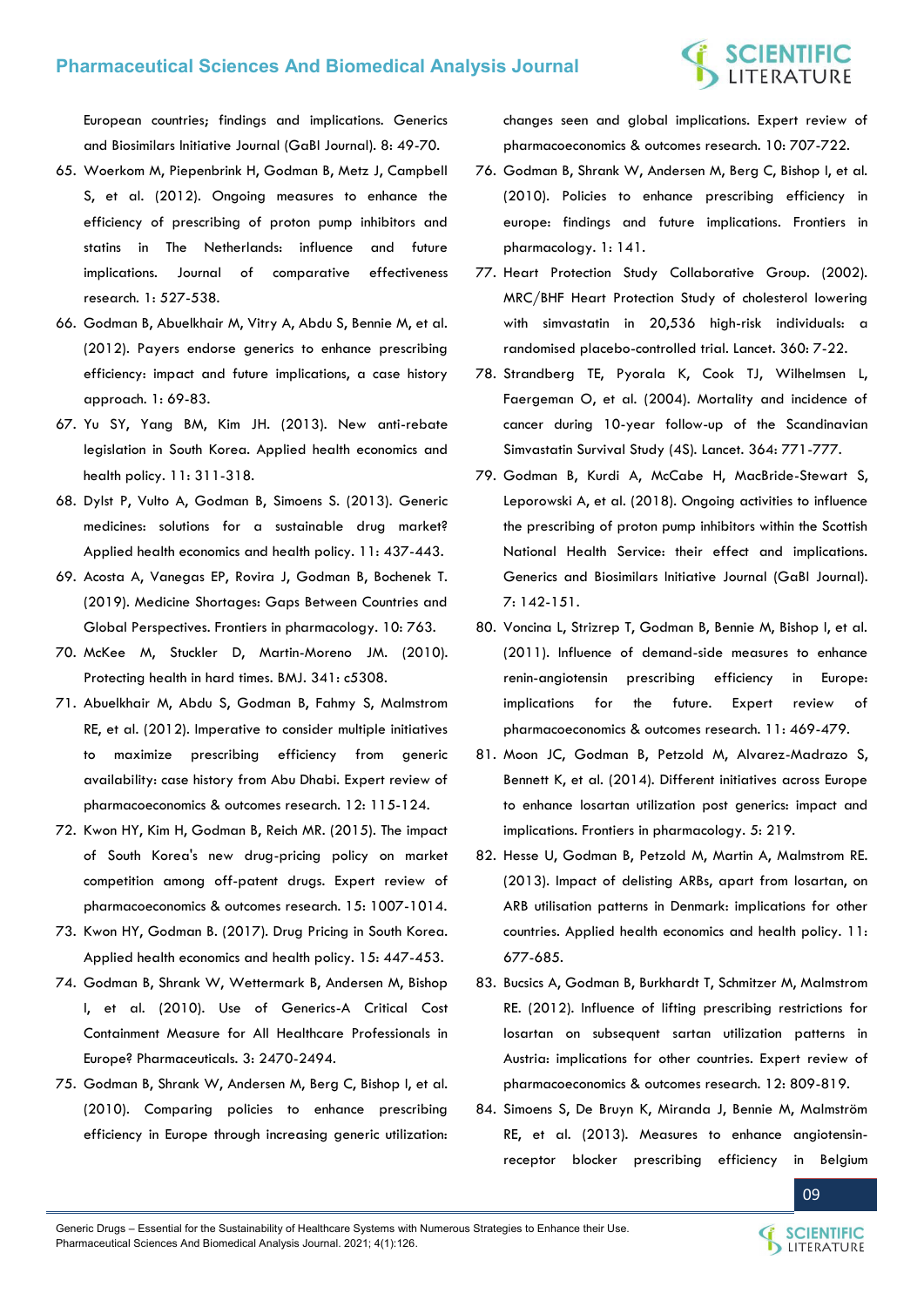[following generic losartan: impact and implications for the](https://doi.org/10.1111/jphs.12024)  [future. Journal of Pharmaceutical Health Services Research.](https://doi.org/10.1111/jphs.12024)  [4: 173-181.](https://doi.org/10.1111/jphs.12024)

- 85. [Bennie M, Bishop I, Godman B, Campbell S, Miranda J, et](https://pubmed.ncbi.nlm.nih.gov/23735629/)  [al. \(2013\). Are prescribing initiatives readily transferable](https://pubmed.ncbi.nlm.nih.gov/23735629/)  [across classes: the case of generic losartan in Scotland?](https://pubmed.ncbi.nlm.nih.gov/23735629/)  [Quality in primary care. 21: 7-15.](https://pubmed.ncbi.nlm.nih.gov/23735629/)
- 86. [Kurdi A, Elliott RA, Chen L-C. \(2020\). Lessons from the](https://pubmed.ncbi.nlm.nih.gov/32580986/)  [failure of implementing the](https://pubmed.ncbi.nlm.nih.gov/32580986/) 'Better Care Better Value' [prescribing indicator for renin](https://pubmed.ncbi.nlm.nih.gov/32580986/)–angiotensin system drugs in [England: a qualitative study of general practitioners](https://pubmed.ncbi.nlm.nih.gov/32580986/)' [perceptions using behavioural change framework. BMJ](https://pubmed.ncbi.nlm.nih.gov/32580986/)  [open. 10: e035910.](https://pubmed.ncbi.nlm.nih.gov/32580986/)
- 87. [Abilova V, Kurdi A, Godman B. \(2018\). Ongoing initiatives](https://www.tandfonline.com/doi/abs/10.1080/14787210.2018.1417835)  [in Azerbaijan to improve the use of antibiotics; findings](https://www.tandfonline.com/doi/abs/10.1080/14787210.2018.1417835)  [and implications. Expert review of anti-infective therapy.](https://www.tandfonline.com/doi/abs/10.1080/14787210.2018.1417835)  [16: 77-84.](https://www.tandfonline.com/doi/abs/10.1080/14787210.2018.1417835)
- 88. [Furst J, Cizman M, Mrak J, Kos D, Campbell S, et al.](https://pubmed.ncbi.nlm.nih.gov/25495147/)  [\(2015\). The influence of a sustained multifaceted](https://pubmed.ncbi.nlm.nih.gov/25495147/)  [approach to improve antibiotic prescribing in Slovenia](https://pubmed.ncbi.nlm.nih.gov/25495147/)  [during the past decade: findings and implications. Expert](https://pubmed.ncbi.nlm.nih.gov/25495147/)  [review of anti-infective therapy. 13: 279-289.](https://pubmed.ncbi.nlm.nih.gov/25495147/)
- 89. [Bojanic L, Markovic-Pekovic V, Skrbic R, Stojakovic N,](https://www.frontiersin.org/articles/10.3389/fphar.2018.00442/full)  [Ethermanovic M, et al. \(2018\). Recent Initiatives in the](https://www.frontiersin.org/articles/10.3389/fphar.2018.00442/full)  [Republic of Srpska to Enhance Appropriate Use of](https://www.frontiersin.org/articles/10.3389/fphar.2018.00442/full)  [Antibiotics in Ambulatory Care; Their Influence and](https://www.frontiersin.org/articles/10.3389/fphar.2018.00442/full)  [Implications. Frontiers in pharmacology. 9: 442.](https://www.frontiersin.org/articles/10.3389/fphar.2018.00442/full)
- 90. [Godman B, Haque M, McKimm J, Abu Bakar M, Sneddon](https://pubmed.ncbi.nlm.nih.gov/31794332/)  [J, et al. \(2020\). Ongoing strategies to improve the](https://pubmed.ncbi.nlm.nih.gov/31794332/)  [management of upper respiratory tract infections and](https://pubmed.ncbi.nlm.nih.gov/31794332/)  [reduce inappropriate antibiotic use particularly among](https://pubmed.ncbi.nlm.nih.gov/31794332/)  [lower and middle-income countries: findings and](https://pubmed.ncbi.nlm.nih.gov/31794332/)  [implications for the future. Current medical research and](https://pubmed.ncbi.nlm.nih.gov/31794332/)  [opinion. 36: 301-327.](https://pubmed.ncbi.nlm.nih.gov/31794332/)
- 91. [Wojkowska-Mach J, Godman B, Glassman A, Kurdi A, Pilc](https://aricjournal.biomedcentral.com/articles/10.1186/s13756-018-0428-8)  [A, et al. \(2018\). Antibiotic consumption and antimicrobial](https://aricjournal.biomedcentral.com/articles/10.1186/s13756-018-0428-8)  [resistance in Poland; findings and implications.](https://aricjournal.biomedcentral.com/articles/10.1186/s13756-018-0428-8)  [Antimicrobial Resistance & Infection Control. 7: 136.](https://aricjournal.biomedcentral.com/articles/10.1186/s13756-018-0428-8)
- 92. [Parks J, Radke A, Parker G, Foti ME, Eilers R, et al. \(2009\).](https://academic.oup.com/schizophreniabulletin/article/35/5/931/1907346)  [Principles of antipsychotic prescribing for policy makers,](https://academic.oup.com/schizophreniabulletin/article/35/5/931/1907346)  [circa 2008. Translating knowledge to promote](https://academic.oup.com/schizophreniabulletin/article/35/5/931/1907346)

[individualized treatment. Schizophrenia bulletin. 35: 931-](https://academic.oup.com/schizophreniabulletin/article/35/5/931/1907346) [936.](https://academic.oup.com/schizophreniabulletin/article/35/5/931/1907346)

- 93. [Leucht S, Cipriani A, Spineli L, Mavridis D, Orey D, et al.](https://pubmed.ncbi.nlm.nih.gov/23810019/)  [\(2013\). Comparative efficacy and tolerability of 15](https://pubmed.ncbi.nlm.nih.gov/23810019/)  [antipsychotic drugs in schizophrenia: a multiple-treatments](https://pubmed.ncbi.nlm.nih.gov/23810019/)  [meta-analysis. Lancet. 382: 951-962.](https://pubmed.ncbi.nlm.nih.gov/23810019/)
- 94. [Godman B, Petzold M, Bennett K, Bennie M, Bucsics A, et](https://bmcmedicine.biomedcentral.com/articles/10.1186/1741-7015-12-98)  [al. \(2014\). Can authorities appreciably enhance the](https://bmcmedicine.biomedcentral.com/articles/10.1186/1741-7015-12-98)  [prescribing of oral generic risperidone to conserve](https://bmcmedicine.biomedcentral.com/articles/10.1186/1741-7015-12-98)  [resources?: Findings from across Europe and their](https://bmcmedicine.biomedcentral.com/articles/10.1186/1741-7015-12-98)  [implications. BMC medicine. 12: 98.](https://bmcmedicine.biomedcentral.com/articles/10.1186/1741-7015-12-98)
- 95. [Godman B. \(2015\). The need for cost-effective choices to](https://www.tandfonline.com/doi/full/10.3111/13696998.2015.1073736)  [treat patients with bipolar 1 disorders including asenapine.](https://www.tandfonline.com/doi/full/10.3111/13696998.2015.1073736)  [Journal of medical economics. 18: 871-873.](https://www.tandfonline.com/doi/full/10.3111/13696998.2015.1073736)
- 96. [Godman B, Bucsics A, Burkhardt T, Piessnegger J, Schmitzer](https://www.frontiersin.org/articles/10.3389/fphar.2012.00198/full)  [M, et al. \(2013\). Potential to enhance the prescribing of](https://www.frontiersin.org/articles/10.3389/fphar.2012.00198/full)  [generic drugs in patients with mental health problems in](https://www.frontiersin.org/articles/10.3389/fphar.2012.00198/full)  [austria; implications for the future. Frontiers in](https://www.frontiersin.org/articles/10.3389/fphar.2012.00198/full)  [pharmacology. 3: 198.](https://www.frontiersin.org/articles/10.3389/fphar.2012.00198/full)
- 97. [Godman B, Kurdi A, McCabe H, Johnson CF, Barbui C, et](https://pubmed.ncbi.nlm.nih.gov/31023070/)  [al. \(2019\). Ongoing initiatives within the Scottish National](https://pubmed.ncbi.nlm.nih.gov/31023070/)  [Health Service to affect the prescribing of selective](https://pubmed.ncbi.nlm.nih.gov/31023070/)  [serotonin reuptake inhibitors and their influence. Journal of](https://pubmed.ncbi.nlm.nih.gov/31023070/)  [comparative effectiveness research. 8: 535-547.](https://pubmed.ncbi.nlm.nih.gov/31023070/)
- 98. [Class JN, Langis L. \(2012\). A patient-centred paradigm for](http://gabi-journal.net/a-patient-centred-paradigm-for-the-biosimilars-market.html)  [the biosimilars market. Generics and Biosimilars Initiative](http://gabi-journal.net/a-patient-centred-paradigm-for-the-biosimilars-market.html)  [Journal \(GaBI Journal\). 1: 17-21.](http://gabi-journal.net/a-patient-centred-paradigm-for-the-biosimilars-market.html)
- 99. [Lee JF, Litten JB, Grampp G. \(2012\). Comparability and](https://pubmed.ncbi.nlm.nih.gov/22519391/)  [biosimilarity: considerations for the healthcare provider.](https://pubmed.ncbi.nlm.nih.gov/22519391/)  [Current medical research and opinion. 28: 1053-1058.](https://pubmed.ncbi.nlm.nih.gov/22519391/)
- 100. [Colloca L, Panaccione R, Murphy TK. \(2019\). The](https://www.frontiersin.org/articles/10.3389/fphar.2019.01372/full)  [Clinical Implications of Nocebo Effects for Biosimilar](https://www.frontiersin.org/articles/10.3389/fphar.2019.01372/full)  [Therapy. Frontiers in pharmacology. 10.](https://www.frontiersin.org/articles/10.3389/fphar.2019.01372/full)
- 101. [Jorgensen KK, Olsen IC, Goll GL, Lorentzen M, Bolstad](https://pubmed.ncbi.nlm.nih.gov/28502609/)  [N, et al. \(2017\). Switching from originator infliximab to](https://pubmed.ncbi.nlm.nih.gov/28502609/)  [biosimilar CT-P13 compared with maintained treatment](https://pubmed.ncbi.nlm.nih.gov/28502609/)  [with originator infliximab \(NOR-SWITCH\): a 52-week,](https://pubmed.ncbi.nlm.nih.gov/28502609/)  [randomised, double-blind, non-inferiority trial. Lancet.](https://pubmed.ncbi.nlm.nih.gov/28502609/)  [389: 2304-2316.](https://pubmed.ncbi.nlm.nih.gov/28502609/)
- 102. [Høivik ML, Buer LCT, Cvancarova M, Warren DJ,](https://pubmed.ncbi.nlm.nih.gov/29852793/)  [Bolstad N, et al. \(2018\). Switching from originator to](https://pubmed.ncbi.nlm.nih.gov/29852793/)  [biosimilar infliximab - real world data of a prospective 18](https://pubmed.ncbi.nlm.nih.gov/29852793/)

Generic Drugs – Essential for the Sustainability of Healthcare Systems with Numerous Strategies to Enhance their Use. Pharmaceutical Sciences And Biomedical Analysis Journal. 2021; 4(1):126.